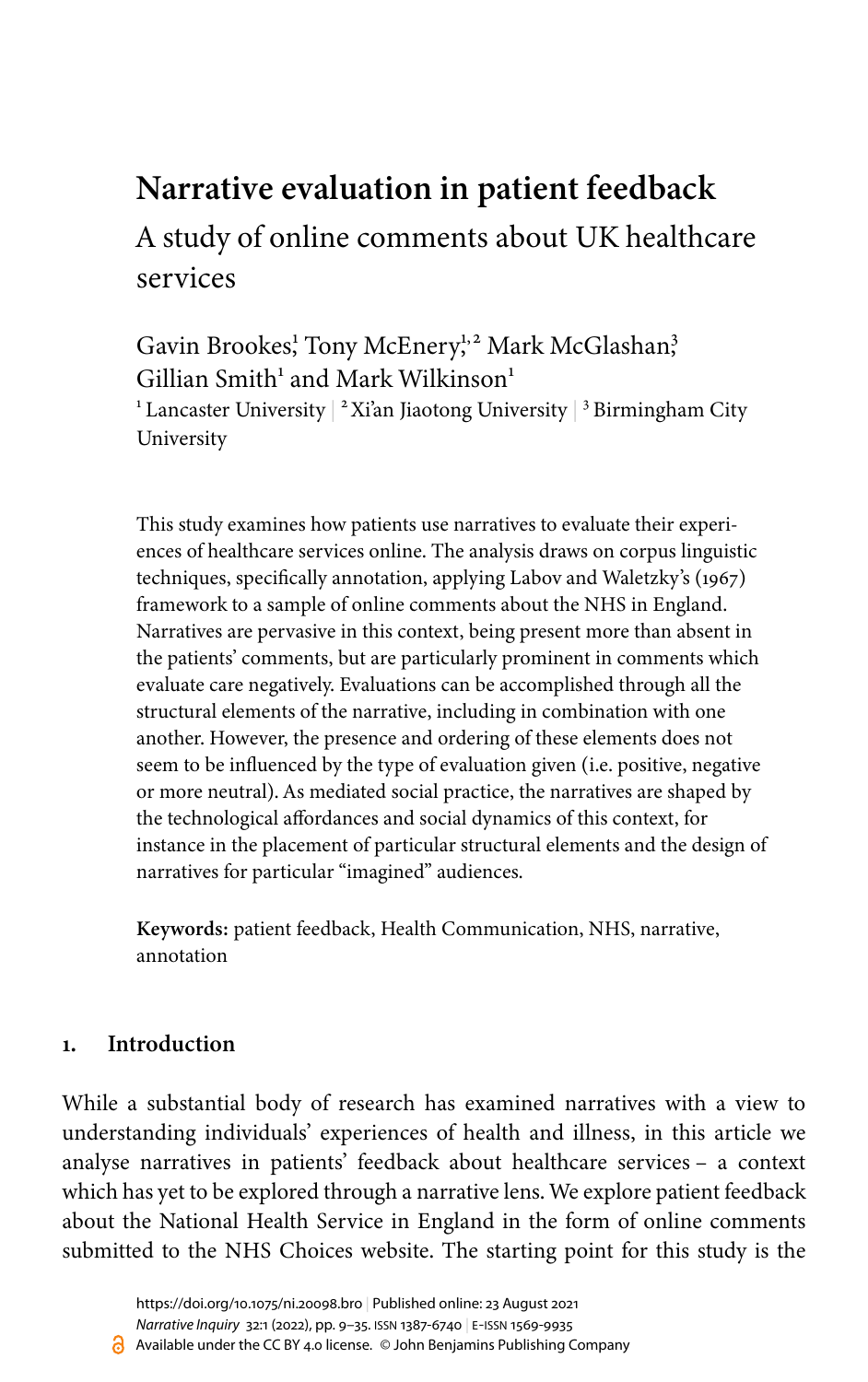view of narrative as a form of social practice which "captures habituality and regularity in discourse in the sense of recurrent evolving responses to given situations while allowing for emergence and situational contingency" ([Georgakopoulou,](#page-24-1) [2007:](#page-24-1)18). Hence, we view narratives not simply as discursive accounts of past experiences and events but as situated activities capable of fulfilling a range of social functions.

Studies of narrative social practices in organisational contexts have highlighted their potential to perform a range of complex social functions, including to construct individual and group identity, establish shared values, and educate, instruct, and entertain (e.g. [Holmes & Marra, 2005](#page-24-2)). While our analysis is receptive to the range of social functions that can be accomplished using narratives within this context, we are particularly interested in how narrative social practices contribute to another social practice, that of evaluation, following Linde [\(1997](#page-25-0):166) who views evaluation as a form of social practice which "constitutes the social determination of the meanings of one's self, one's actions, and one's environment".

To study the intersection of narrative and evaluative social practices in online patient feedback texts, we draw on corpus linguistics – a collection of methods used to cycle between quantitative and qualitative linguistic analyses of large collections of naturally occurring language data [\(Brookes & McEnery, 2020\)](#page-24-3) and specifically the use of annotation (introduced later). Our analysis seeks to answer the following questions: (i.) How prevalent is narrative in online patient feedback? (ii.) Which structural narrative elements are used to perform evaluative social practices? and (iii.) Do narrative structures alter depending on the evaluations they perform (i.e. as positive or negative)? This article therefore sheds new light on narratives as social practices in an organisational context in which they have presently received limited attention (in online patient feedback) and provides new insights, which are likely to apply to other organisational contexts, regarding the capacity for narratives to perform the social practice of evaluation.

## **2. Background**

Narratives represent a rich resource in illness and healthcare contexts with respect to practice and research. For health professionals, narratives can provide means through which they can acquire and perform knowledge and establish their institutional roles and identities ([Sarangi & Clarke, 2002](#page-25-1)). For patients, narratives can be used to share experiences of health and illness. Engaging with patients' narratives can thus help health practitioners to gain greater a understanding of patients' health-related knowledge and experiences. In turn they can contribute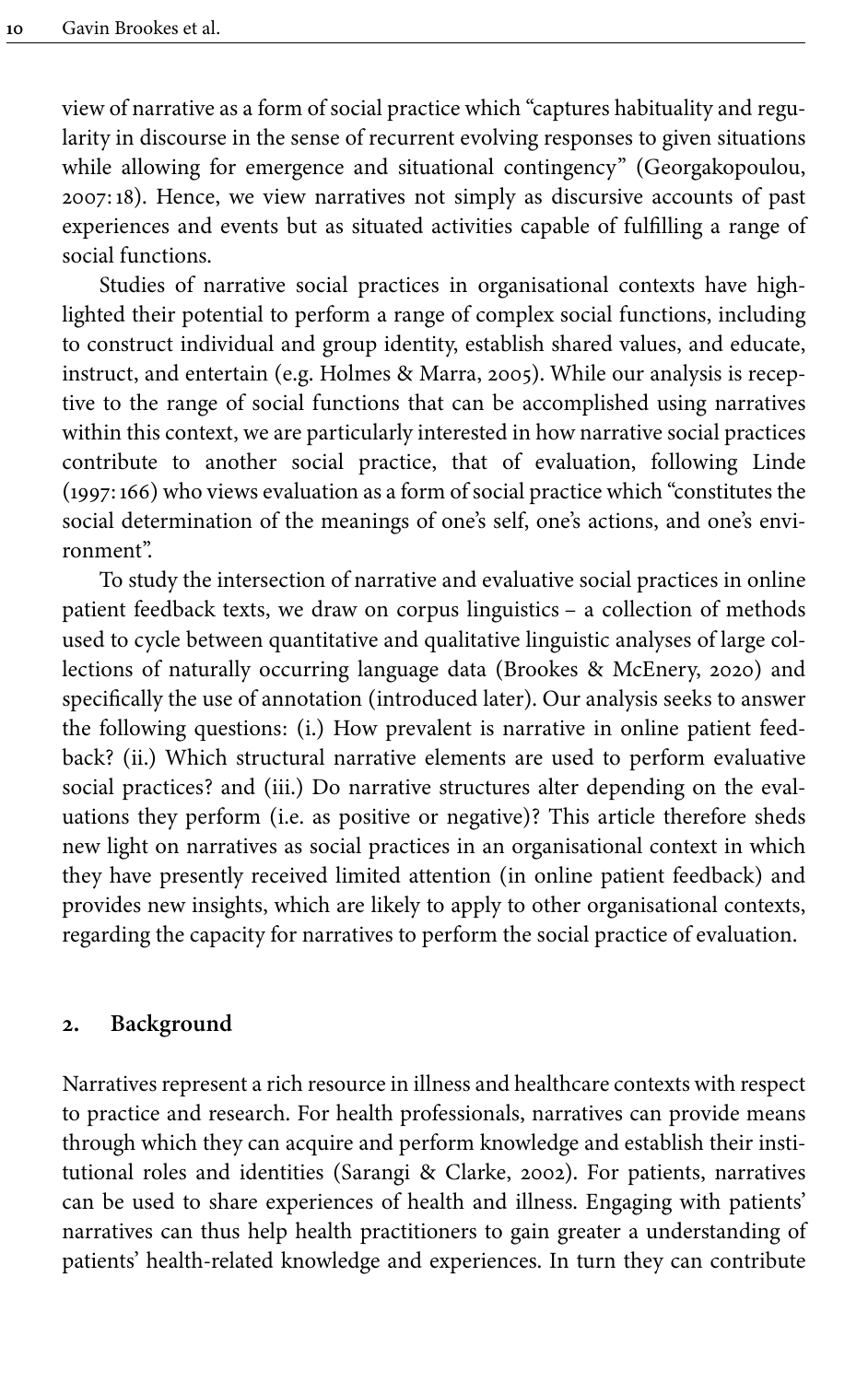to improving the accuracy and efficiency of diagnosis and treatment, informing the education of patients and professionals, and helping professionals to set a patient-centred agenda and strengthen their therapeutic alliances with patients [\(Greenhalgh & Hurwitz, 1999\)](#page-24-4). For researchers, narratives, particularly when viewed as forms of social practice, afford the opportunity to study how individuals make sense of their experiences of illness and craft and enact identities [\(Harvey](#page-24-5) [& Koteyko, 2012\)](#page-24-5).

Within the healthcare domain, "narrative competence" ([Charon, 2006](#page-24-6)) has emerged as a clinical skill for healthcare professionals in medicine, nursing, social work and psychotherapy [\(Arribas-Ayllon, 2021\)](#page-23-0). The "narrative based medicine" movement [\(Greenhalgh, 1999\)](#page-24-7) recognizes narratives as valuable to individuals (patients) coming to terms with their illnesses. It can also improve the accuracy of diagnoses and appropriateness of treatments, and benefit the therapeutic alliance between patients and professionals ([Greenhalgh & Hurwitz, 1999\)](#page-24-4). More generally, health-related research in the sciences, social sciences, arts and humanities has witnessed a "narrative turn" [\(Polkinghorne, 1988\)](#page-25-2) which has given rise to a diverse range of theoretical and methodological perspectives on narrative. These employ distinct underlying ontologies and thus conceptions of what narratives are, what functions they can and do perform, and what an analysis of them can show. The earliest work focused on narratives told by people affected by particular illnesses (particularly chronic illnesses) and other health-related issues, with the narratives studied as a means of learning about, *inter alia*, how individuals make sense of their experiences of illness ([Kleinman, 1988\)](#page-24-8), how illness narratives fit within grander cultural narratives [\(Frank, 1995\)](#page-24-9), the co-constructedness of narratives between patients and doctors [\(Clark & Mishler, 1992](#page-24-10)), and how narratives contribute to the construction (and reconstruction) of social identities in relation to ill-health [\(Riessman, 1990\)](#page-25-3).

However, many studies have been criticised for not always taking a systematic approach to the study of narrative. For example, [Atkinson and Delamont \(2006\)](#page-23-1) describe the tendency for studies adopting narrative-based approaches to regard their data uncritically, treating the stories told by their informants, unproblematically, as a transparent window on the teller's experiences, their state of mind and even their "authentic" self. Such approaches are problematic, as not only do they assume the existence of a single, "authentic" self (that can be reliably accessed through language), but they also overlook the fact that language use can – and usually is – shaped by motivations other than simply being "transparent" or "authentic"; language can be used to deceive or manipulate, for example. Language can be used to project certain versions of ourselves or the events we are recounting that we want to be seen by others, and these can be consistent but also knowingly incongruous with the events being described and our roles or attitudes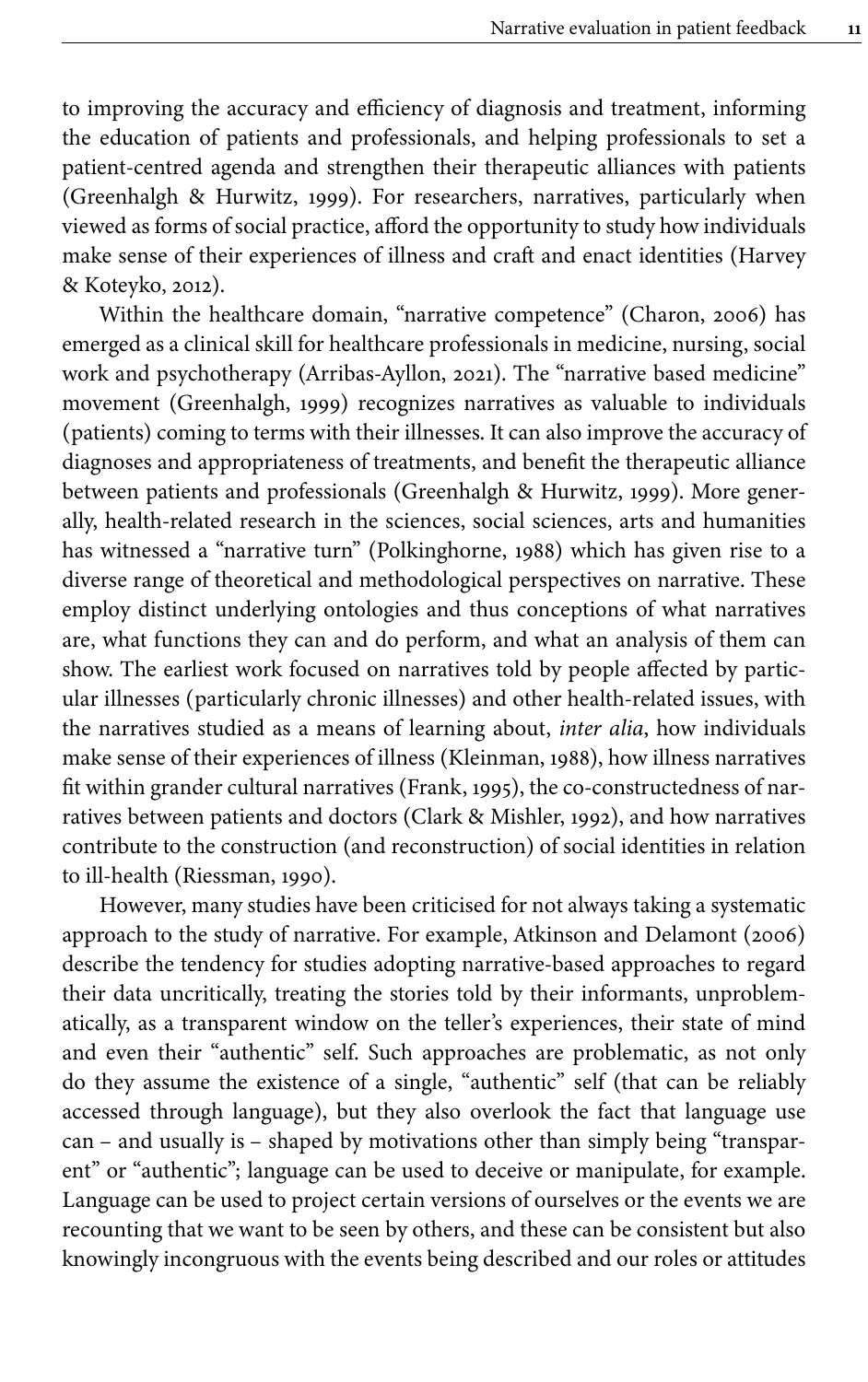in relation to them. Another problematic trend is the tendency for narratives to be treated as "freefloating, decontextualized entities rather than as socially occasioned instances of discourse" ([Jones, 2013](#page-24-11):116). Indeed, most studies of illness narratives are based on language produced in the context of research interviews, as opposed to contexts in which discourse is produced naturally. However, the possible effects of this research context on the narratives being relayed is rarely if ever addressed.

Narratives must therefore be analysed "in terms of their rhetorical, persuasive properties, and their functions in constructing particular versions of events, justifications of actions, evaluations of others, and so on" ([Atkinson and Delamont,](#page-23-1) [2006](#page-23-1):167). Analysts should also be mindful of the influence of the particular socio-cultural and textual contexts in which narratives are produced and by which they are constituted (and of which they are constative). This is where the view of narratives as social practice can, and has, contributed usefully to the study of narratives in illness and health(care) contexts. For example, in their study of a genetic counselling session, [Sarangi and Clarke \(2002\)](#page-25-1) describe how narratives are jointly constructed in a way that is designed to legitimate actions in decisionmaking. Harvey and Koteyko [\(2012](#page-24-5):88) argue that modern societies are characterised by "complex institutional cultures that display a wide variety of narrative forms, whether written, spoken or digital", while observing that online platforms have "led to a creation of new conventions and norms of narrative and narration" (ibid.). Indeed, online, computer-mediated contexts have provided rich sources for applied linguists and discourse analysts interested in examining narrative practices in relation to illness and health(care). Studies in this vein (e.g. [Lamerichs & Te Molder, 2003\)](#page-24-12) have demonstrated narrative practices relating to illness and health(care) to be deeply entwined with users' interpersonal and interactional concerns, with narratives constructed in ways which, for example, help to establish credibility, engender responses from others, and protect their "face" [\(Goffman, 1955\)](#page-24-13) by attenuating those aspects of their selves or their illness experiences that they perceive to be likely to evoke critical, even stigmatising responses from others.

While the study of health(care) and illness narratives has been enriched by more theoretically informed engagement with the socio-cultural and textual contexts in which narrative practices are situated, challenges remain. For example, narratives gathered, particularly in purely qualitative studies, are not necessarily representative of the wider population or context being studied and thus provide limited insight into the distribution or frequency of observed features or characteristics [\(Ziebland, 2013](#page-25-4):45). The challenge of increasing the scope and generalizability of narrative studies is also one of retaining scope for including a theory-sensitive account of narrative practices. We approach this challenge by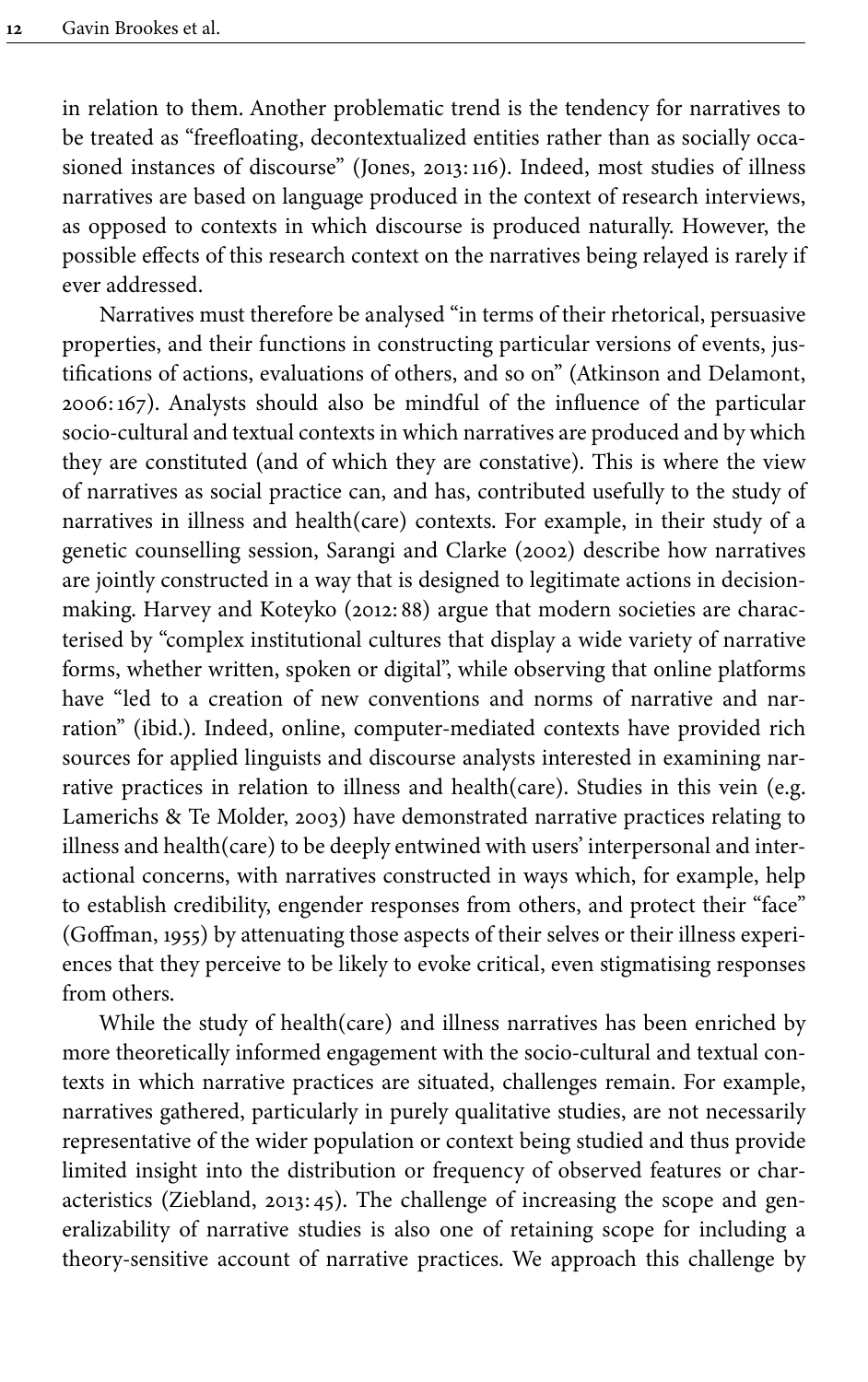analysing patients' narratives of their experiences of healthcare services utilising a corpus-based approach to narrative analysis. This approach brings together quantitative with qualitative perspectives on the data to add scalability to the analysis of the narratives within it, while retaining a commitment to narrative theory. Before outlining our data and analytical approach in the next section, we first introduce the concepts of patient feedback and evaluative social practices. As part of this discussion, consistent with our view of both narrative and evaluation as contextually situated social practices, we also lay the groundwork for our analysis by describing the context in which the specific feedback in our data was given.

In England, since 2002 all NHS trusts have been required to gather feedback about their services from patients and report annually on the results of this feedback to the regulatory body, the Healthcare Commission. The present study focuses on feedback submitted in the form of comments posted on the NHS Choices website.

Patient feedback is a characteristically evaluative genre, since the purpose of texts like the comments posted to the NHS Choices website is for patients to evaluate the services that they have used. We follow [Linde \(1997\)](#page-25-0) and view evaluation as a form of social practice, and one that has the potential to be carried out by narrative. At this point it is important to acknowledge the distinction between *evaluation* in the sense that we have used it above (i.e. of stance-taking and expressing an attitude) and the narrative element with the same name described by [Labov](#page-24-0) [and Waletzky \(1967\)](#page-24-0) as part of their sociolinguistic model of narrative (described below).

Although the potential for narratives to perform evaluative functions in discourse is widely acknowledged, it is also relatively under-explored compared to other areas of linguistic research on narrative. [Cortazzi and Jin \(2000\)](#page-24-14) conceptualise the relationship between evaluation and narrative as existing at three distinct but related levels: (i.) the presence of evaluation *in* narrative, (ii.) evaluation *of* narrative (e.g. by teller and audience), and (iii.) evaluation *through* narrative, which orients to the ways in which tellers use narratives as a way of evaluating a person, situation or thing, or indeed the ways in which audiences can evaluate tellers on the basis of the narratives they relay. The analysis reported in this article orients to the third level; that is, it explores the ways in which patients perform one social practice – evaluation – through the use of another – narrative. Interpreting evaluation in the functional sense can be more challenging than simply its structural sense, as the former does not have any specific set of forms associated with it and can occur at any point throughout the narrative structure.

While patient feedback has been widely researched, the majority of studies have been concerned with either assessing the reliability of the feedback tools or the feedback itself, or exploring whether and how insights from feedback exercises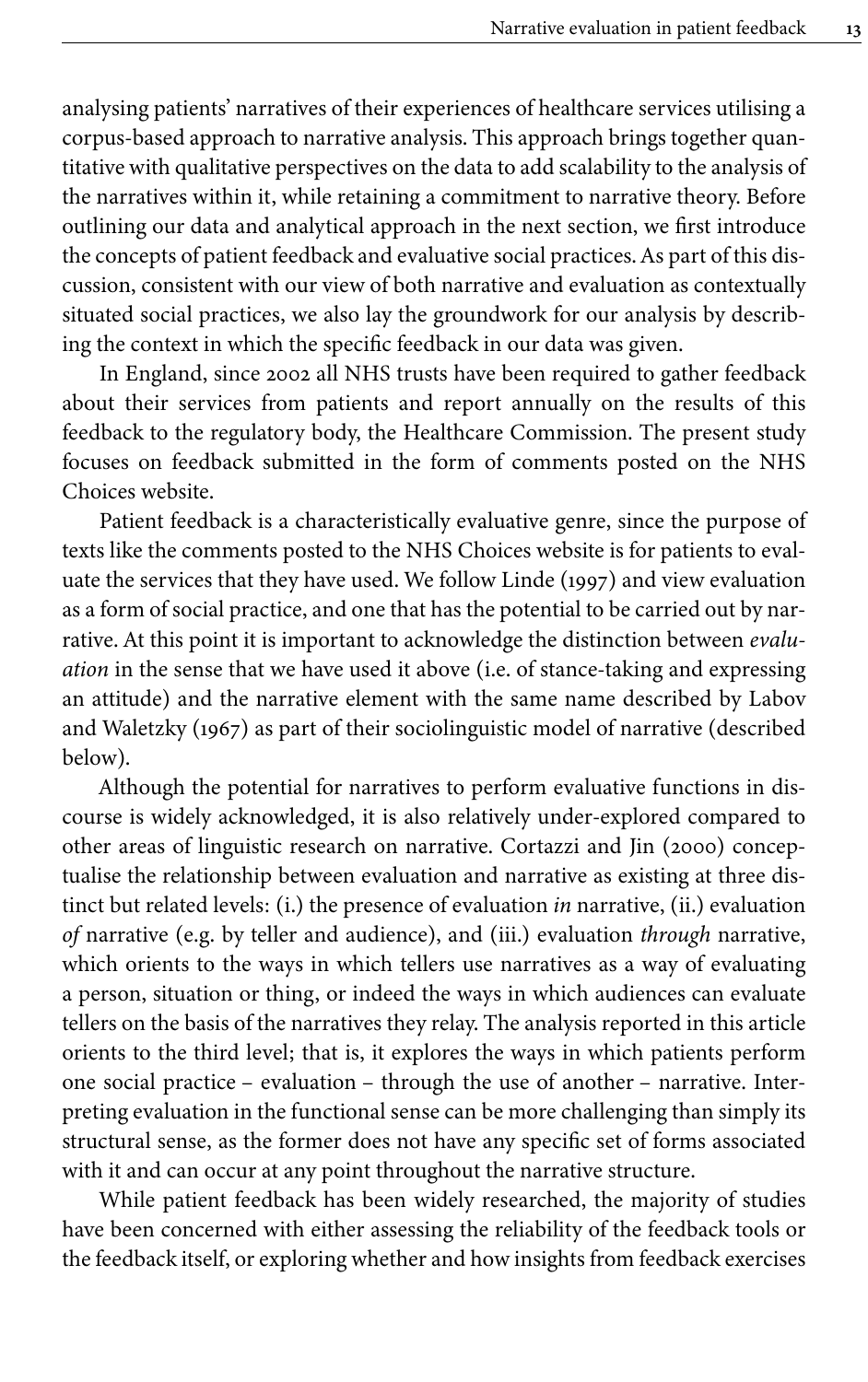are integrated into healthcare planning (see [Baker et](#page-23-2) al., 2019 for a review). The only linguistic research of patient feedback carried out to-date, and thus the only research to explore not only *what* feedback is given but crucially *how* it is given in terms of language use, was carried out in previous work on the dataset examined in this article ([Brookes & Baker, 2017;](#page-23-3) [Baker et](#page-23-2) al., 2019). Yet comments in this corpus have yet to be explored from a narrative perspective; we do not know whether, how and for what purposes patients might use narratives in their feedback. As an evaluative genre, patient feedback thus provides a good opportunity for exploring how narrative and evaluative social practices intersect.

# **3. Data and analytical approach**

## **3.1** Data

Our corpus consists of patients' comments about the NHS posted to the NHS Choices online service (see [Baker et](#page-23-2) al., 2019). NHS Choices has a number of functions, but our interest lies in the facility it offers to leave comments about service experiences. The "Friends and Family Test" (FFT) section of the site provides patients with a quick and anonymous way to give their views after they, a relative or friend have received NHS treatment. The FFT can be completed using an online form up to two years following treatment.

The FFT provides a means for giving both quantitative and qualitative feedback. Quantitative feedback is represented by a Likert scale of 1 to 5. A rating of 1 indicates that the person would be "extremely unlikely" to recommend the service or provider to friends and family, while a rating of 5 indicates that they would be "extremely likely", with ratings of 2, 3 and 4 somewhere in-between. The rating system is followed by "Your Review", which gives patients the opportunity to provide qualitative feedback and to explain the scores they gave. This item comprises two free-text boxes. The first asks for a review "title" (max. 60 characters) and is accompanied by the prompt, "Please write a short headline summary", while the second text box asks for "The main text of your review" (max. 3,000 characters) and is accompanied by the following, more detailed guidance:

> Give an account of the experience you are commenting on and give your opinion about it in your own words. The more detail you can give, the more useful your review will be. If you write a review, you will need to add a title (above) as well. Thank you for taking the time to review honestly and responsibly.

This section includes a warning that comments will not be published and may be edited if they contain identifying features (including individuals' names or gen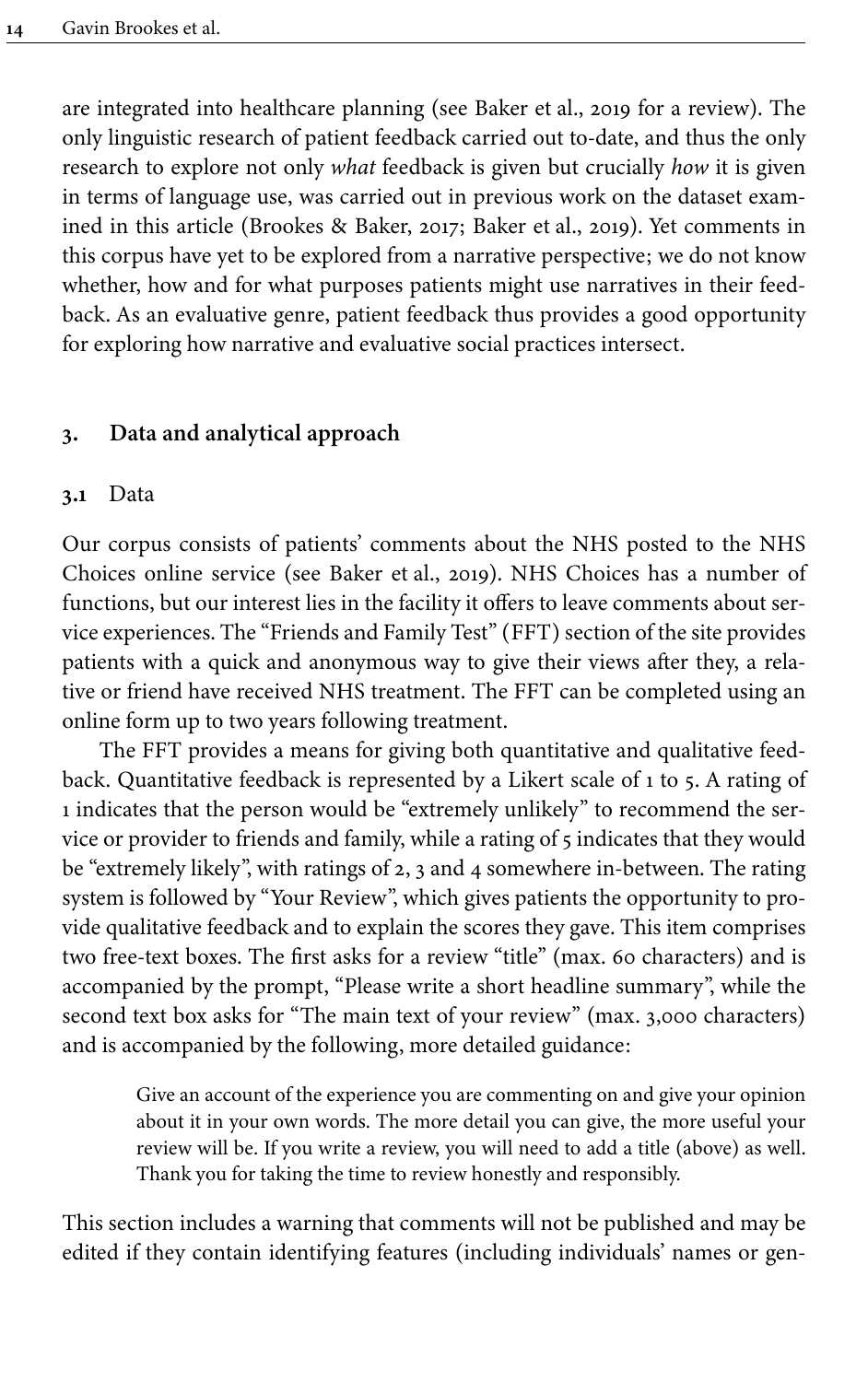der), use abusive or "inappropriate" language, or relate to the issue of clinical negligence. These are important guidelines to bear in mind, since although our analysis of the comments suggests that some commenters break these rules, they nevertheless have the potential to influence the types of language used in the comments. After moderation, the comment is then made publicly available on the NHS Choices website, with the idea that other patients can use this information when deciding on which providers to use. Once a comment has been made public, a representative from the NHS, whose role it is to respond to feedback, may provide a reply. This can also be viewed by the public on the site.

In terms of limitations, while corpus data often provides larger and more widely representative data than the types of datasets collected in qualitative studies, the comments in our corpus can still only provide a limited picture of patient experiences as a whole. We also acknowledge that our data does not represent the experiences and perspectives of all NHS patients. Most people who use the NHS do not leave feedback, and those who do can also do so in ways other than through the NHS Choices website, for example through pen-and-paper comment boxes or by speaking to healthcare staff. What our data *does* represent is the feedback provided by a self-selecting sample of commenters (patients and others) who have decided to go online to provide feedback about their or another's experiences of NHS services. Because we do not possess demographic metadata for the commenters, we cannot be sure that our data provides a balanced representation of patients in terms of their identity. There may also be reasons why some individuals go online and provide feedback that are not applicable to the rest of the population. Thus, we should be mindful that the perspectives of those in our data do not necessarily represent those of all NHS patients.

Our corpus contains approximately 29 million words of comments and around 11.7 million words of responses ([Baker et](#page-23-2) al., 2019). However, for the purposes of this article we focus on a smaller sample of 500 comments (79,027 words), comprising 100 randomly selected comments from each of the five ratings. While in reality commenters were most likely to provide positive scores, balancing our sample in terms of these ratings allowed us to explore the possible relationships between the frequency and features of narratives and the ratings being given in a context where they were afforded roughly equal weight. A breakdown of the number of words in each section of our sample, grouped by rating, is given in [Table](#page-7-0) 1.

Text size generally decreases as the ratings go up, i.e. the more positively the commenter evaluated the services numerically, the briefer their comments were likely to be, with comments giving the lowest score (1) being almost twice the length, on average, of comments giving the highest score (5).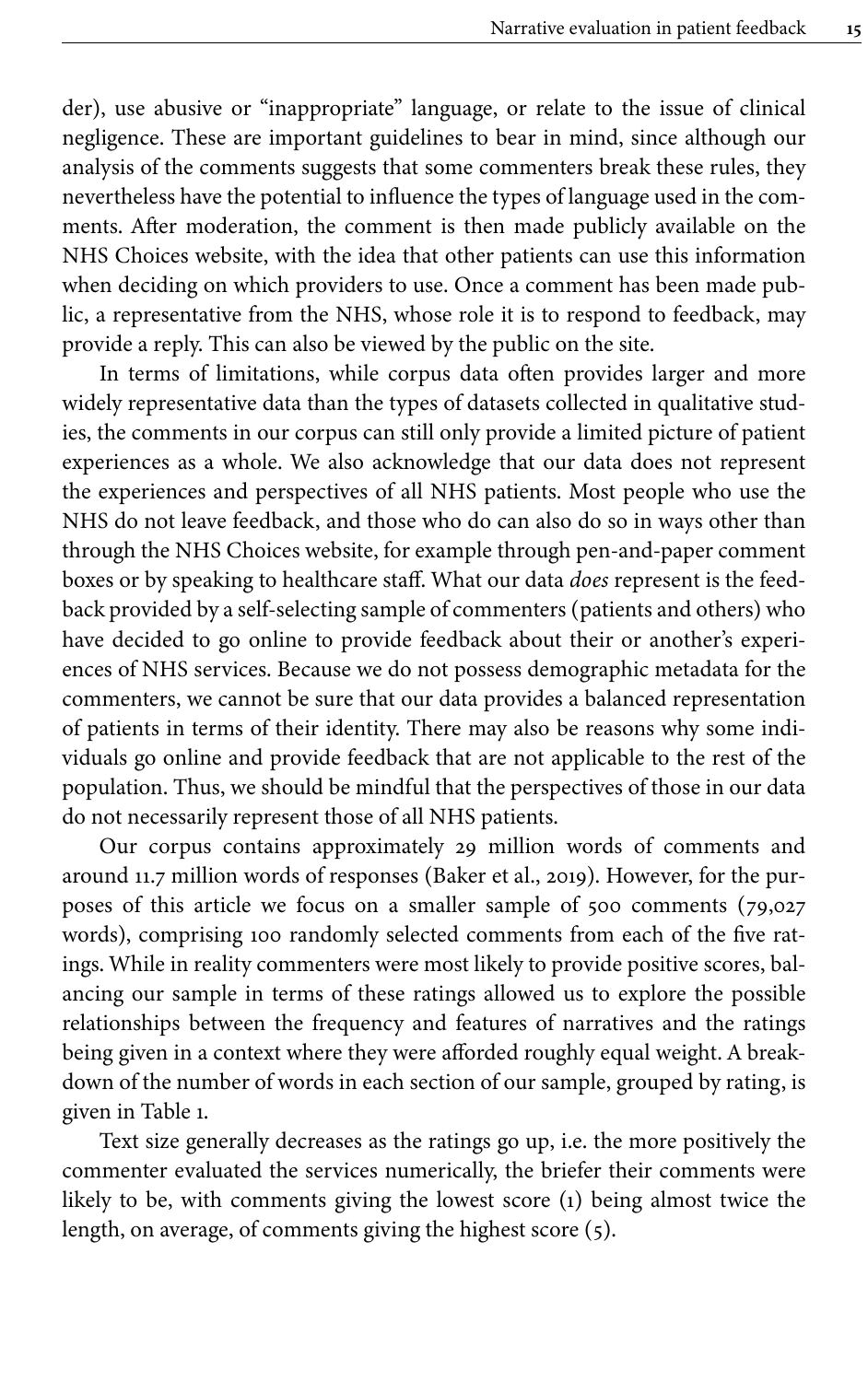| Rating       |     |        | Texts Words Average words per text |
|--------------|-----|--------|------------------------------------|
| 1            | 100 | 19,086 | 190.86                             |
| $\mathbf{2}$ | 100 | 17,249 | 172.49                             |
| 3            | 100 | 17,715 | 177.15                             |
| 4            | 100 | 14,857 | 148.57                             |
| 5            | 100 | 10,120 | 101.20                             |
| Total        | 500 | 79,027 | 158.05                             |

<span id="page-7-0"></span>**Table 1.** Word counts of texts in sample, grouped by rating

# **3.2** Analytical approach

We began by manually identifying all texts in our sample that contained a narrative using [Labov and Waletzky's \(1967\)](#page-24-0) criteria that a narrative should contain at least two narrative clauses (i.e. clauses containing a verb in the simple past tense or historic past tense) and the compulsory structural element of Complication (described below).

Qualifying texts were then read and manually annotated for the presence of the narrative components of [Labov and Waletzky \(1967\):](#page-24-0) Abstract; Orientation; Complication; Evaluation; Resolution; Coda. To analyse our texts, we manually encoded the narratives, using XML markup, to demonstrate where these elements occurred in the feedback we were studying. These searchable annotations (which we will call tags) mark the beginning and end of specific components (e.g. Abstract begins with <ABS> and ends with </ABS>), as well as the beginnings and ends of narratives more widely (i.e. <NAR> to </NAR>). Below is an example of a fully annotated text.

<text id="265248"> <nar> <abs> Very rude Doctor – poor bedside manner, abrupt and sharp  $\langle$  /abs>

<ori> I currently suffer with multiple myeloma,and was up all last night with pain which I did not know if it was related to my current condition or if it was something entirely different. In order to find out if this was treatable quicklt to relieve my pain and anguish, I visited the walk in centre in [anonymous] at 10.00am approx today. The staff were very helpful and I was seen after waiting approx an hour as there was no doctor in at the time. </ori>

<com> When I saw the doctor, and tried to explain the pain, he was rude and abrupt, did nt give any sense of care and made me feel uncomfortable and upset, like I was wasting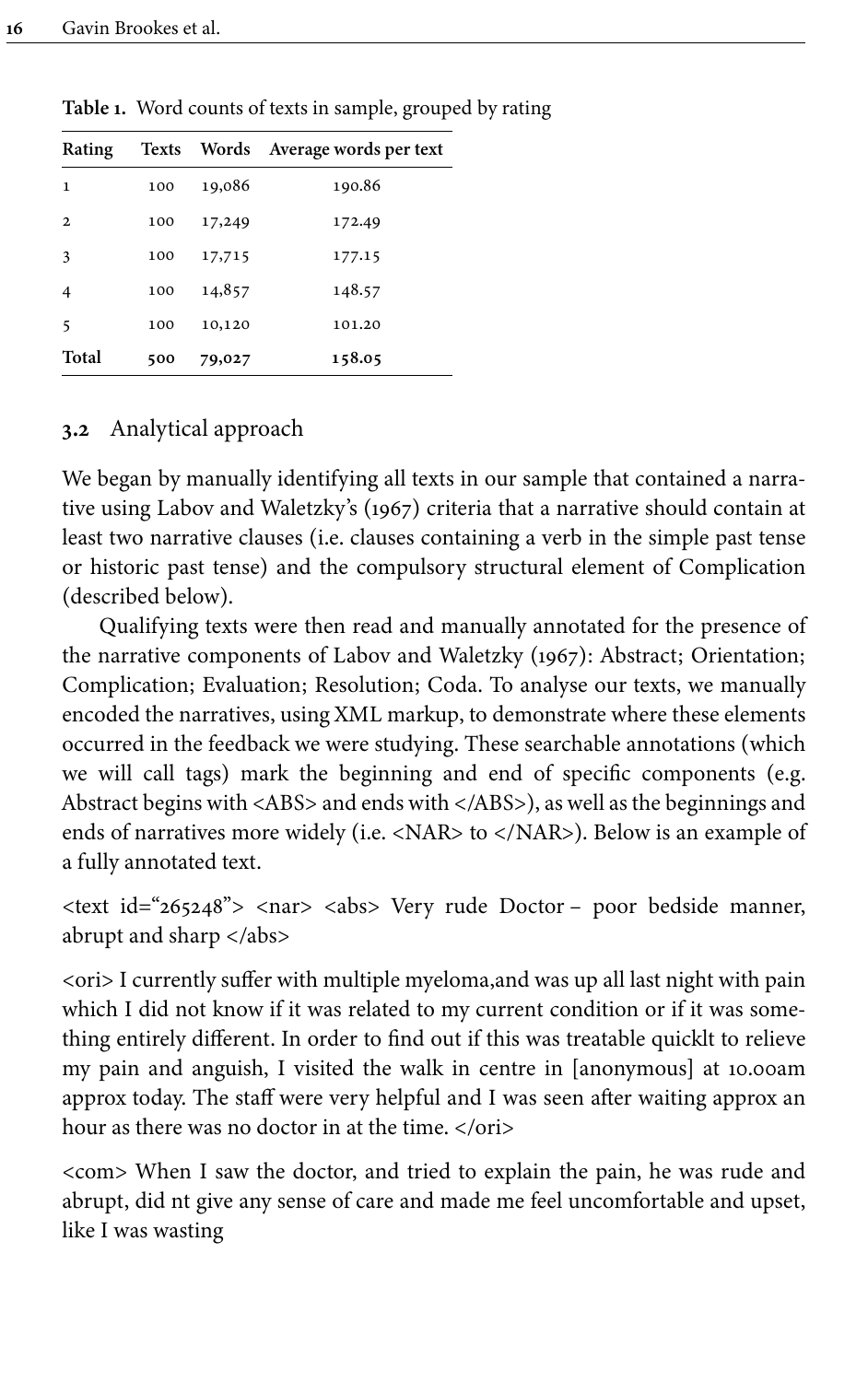his time and it made me feel like nobody cared. He said 'ive only got 10 minutes to sort this out' and seemed more interested in turning me away then anything else. </com>

<eva> He was very unpleasant and a poor representation of the NHS. </eva>

<res> Because of his attitude, I didnt feel like answering any of his questions and just wanted to cry. </res>

<cod> I felt I had to write this as this doctor needs some feedback as he has many areas of interpersonal skill he can definitely work on. I wont be using the centre again because of this and I would appreciate some feedback to let me know this has been addressed. </cod> </nar> </text>

The annotation of the texts was initially undertaken by two of the authors. The annotations were then checked for consistency by the others authors. Adding these annotations allows us to (i.) easily quantify the structural elements; (ii.) identify patterns they form and (iii.) exploit searchable entry points for close, qualitative analysis of narrative practices in context. The tags provide a "map" of the narratives in our data and pinpoint areas of interest for subsequent qualitative analysis. Hence we used these searchable tags as a means of studying the narrative elements quantitatively in terms of their presence and sequential patterning and qualitatively in terms of the social practices, including evaluative ones, that specific elements and sequences of elements performed, in context. This combination of quantitative insights and close, qualitative analysis is the guiding principle for the corpus-based approach taken here. The tags were searched and analysed using AntConc ([Anthony 2020\)](#page-23-4).

The analysis is organised according to the six narrative elements introduced above: Abstract, Orientation, Evaluation, Complication, Resolution and Complication. Crucially, our analysis orients to the ways in which narrative elements relate to the elements that tend to precede and follow them across the narratives. To facilitate this structural focus, we order the elements to reflect the sequence in which they typically occur within the narratives. However, we begin our exploration of these texts with a quantitative overview of the frequency of narratives and specific narrative elements.

## **4. Analysis**

Of the 500 texts in our corpus, 302 (60.4%) contained narratives and the remaining 198 (39.6%) did not. The texts making up this 39.6% could contain elements of narratives but did not meet the criteria to be judged as fully formed narratives (see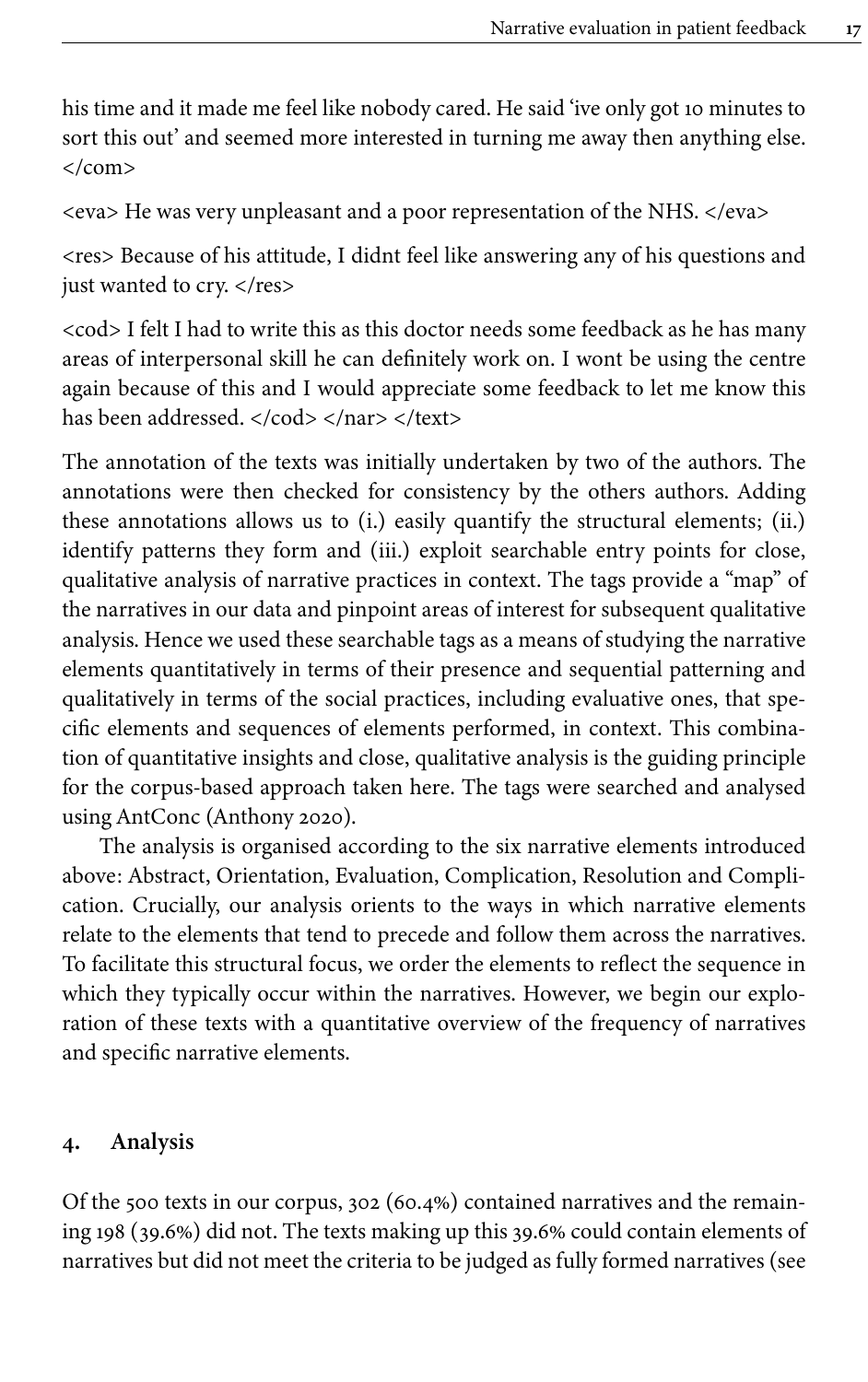3.2 above). This provides an initial indication of how representative narratives are in the context of online patient feedback in general. Narratives are a fairly characteristic feature of this genre of organizational communication, being more likely to occur than not, implying that narrative is likely to play an important function in the social practice of online healthcare evaluations, or at least that this way of constructing feedback has become somewhat conventionalised.

When we divide the data up according to evaluative ratings, we find that the presence of narratives seems to correlate with negative feedback (see [Table](#page-9-0) 2).

| Rating         | Texts with narratives (out of 100) % of total narrative texts |       |
|----------------|---------------------------------------------------------------|-------|
| 1              | 76                                                            | 25.17 |
| $\overline{2}$ | 64                                                            | 21.19 |
| 3              | 67                                                            | 22.19 |
| $\overline{4}$ | 56                                                            | 18.54 |
| 5              | 39                                                            | 12.91 |

<span id="page-9-0"></span>**Table 2.** Narrative texts per rating

The lowest rating (1) exhibited narratives in approximately three-quarters of the comments and accounted for a quarter of the narratives overall. Comments rated 2, which are still negative, and those rated 3, which might be considered average, are comparable in terms of their propensity to contain narratives. However, when we consider positive feedback, the number of comments containing narratives dips to 56 for feedback rated 4 and to 39 for feedback rated 5. When we compare the comments at either end of the scale, we can see that the most negative feedback contained almost twice as many texts with narratives as the most positive feedback.

We now address each structural element in turn, exploring the evaluative (and other) functions that each performs in the context of online patient feedback.

#### **4.1** Abstract

Abstracts were present in 98.21% of the narratives overall. There were no large differences between the different ratings, with abstracts being present in the vast majority of narratives across all ratings: 1 (97.93%), 2 (95.31%), 3 (100%), 4 (98.21%), 5 (100%). Therefore, the presence of Abstract does not seem to be influenced by the type of feedback given. Across all ratings, Abstract always occurs as the initial element within the narratives. This prevalence of Abstract, and its placement in text initial position, shows that the commenters are aware of the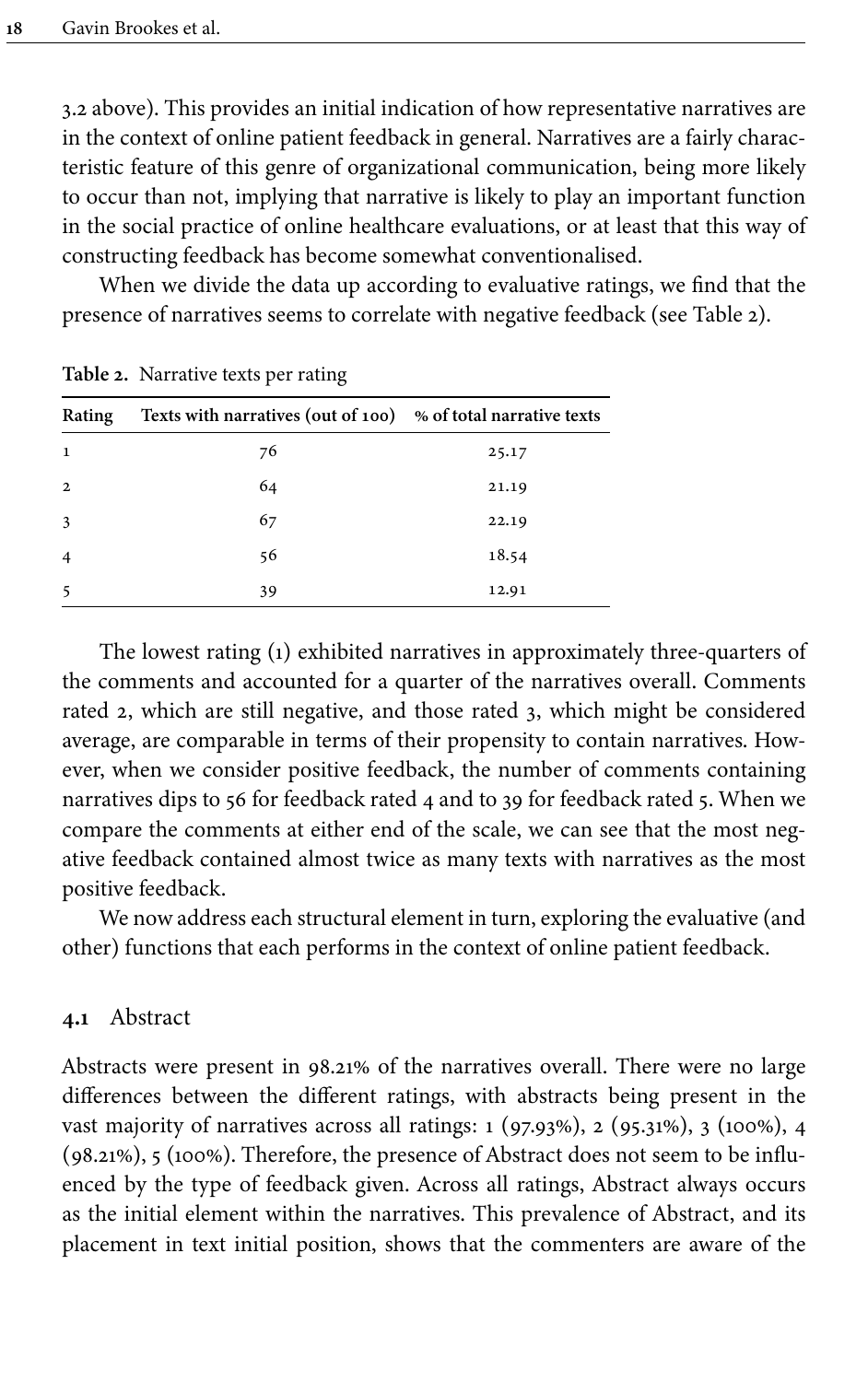tellability of their narrative, a notion inherent in Labov and Waletsky's approach which recognizes "that narrative structures have two components: 'what happened and why it is worth telling'" [\(Bruner, 1991](#page-24-15):12). In the Abstract of the narrative, commenters note 'why it is worth telling' by highlighting "culturally salient material generally agreed upon by members of the producer's culture to be selfevidently important" ([Polanyi, 1979:](#page-25-5) 207) as shown clearly in examples such as 2 and 4 below.

Qualitatively analysing the Abstracts, we found that in all ratings these elements performed similar functions. This included signalling the particular service or provider that the comment (and, so, the narrative) is about (see Example [\(1\)](#page-10-0) below). Note, the numbers in square brackets accompanying extracts denote the rating accompanying the comments from which they are taken.

<span id="page-10-0"></span>(1) Podiatry Customer Service? [1]

A negative evaluative function is hinted at and even performed subtly by the question mark in the Abstract. Some Abstracts performed a more explicitly evaluative function, for example one commenter provides the Abstract "Bad service." As well as highlighting which provider or aspect of services that are being reviewed in the feedback, the Abstract can also function to provide an evaluation of those providers or services.

| (2) Huge Waiting List and Unhelpful Staff |  |
|-------------------------------------------|--|
| $(3)$ Review of [anonymous] eye centre    |  |

<span id="page-10-1"></span>
$$
(4)     Excellent care
$$
    
$$
(5)
$$

The Abstracts can also denote a particular aspect of service provision which is then the subject of the narrative and the feedback. For example, in narratives within comments rated 1-3 we find abstracts which indicate that the narrative is about to provide a complaint about waiting times.

An area of provision that is particularly characteristic of the focus of the narratives in the feedback regards mental health services. The phrase "mental health" occurs 9 times, all in Abstracts in narratives from comments providing the lowest rating of 1 and are used mostly (7 occurrences) to mark out mental health services or a mental health team for negative feedback. Finally, the Abstracts (regardless of rating) can also perform a meta-discursive function by labelling the narratives in terms of their evaluative functions (see Example ([3\)](#page-10-1) above).

Abstracts in online patient feedback are therefore used to indicate the particular provider or aspect of the service that the narrative is about and to summarise the feedback. The Abstract sections of the narratives can also perform an evaluative function in and of themselves through explicit use of evaluative adjectives like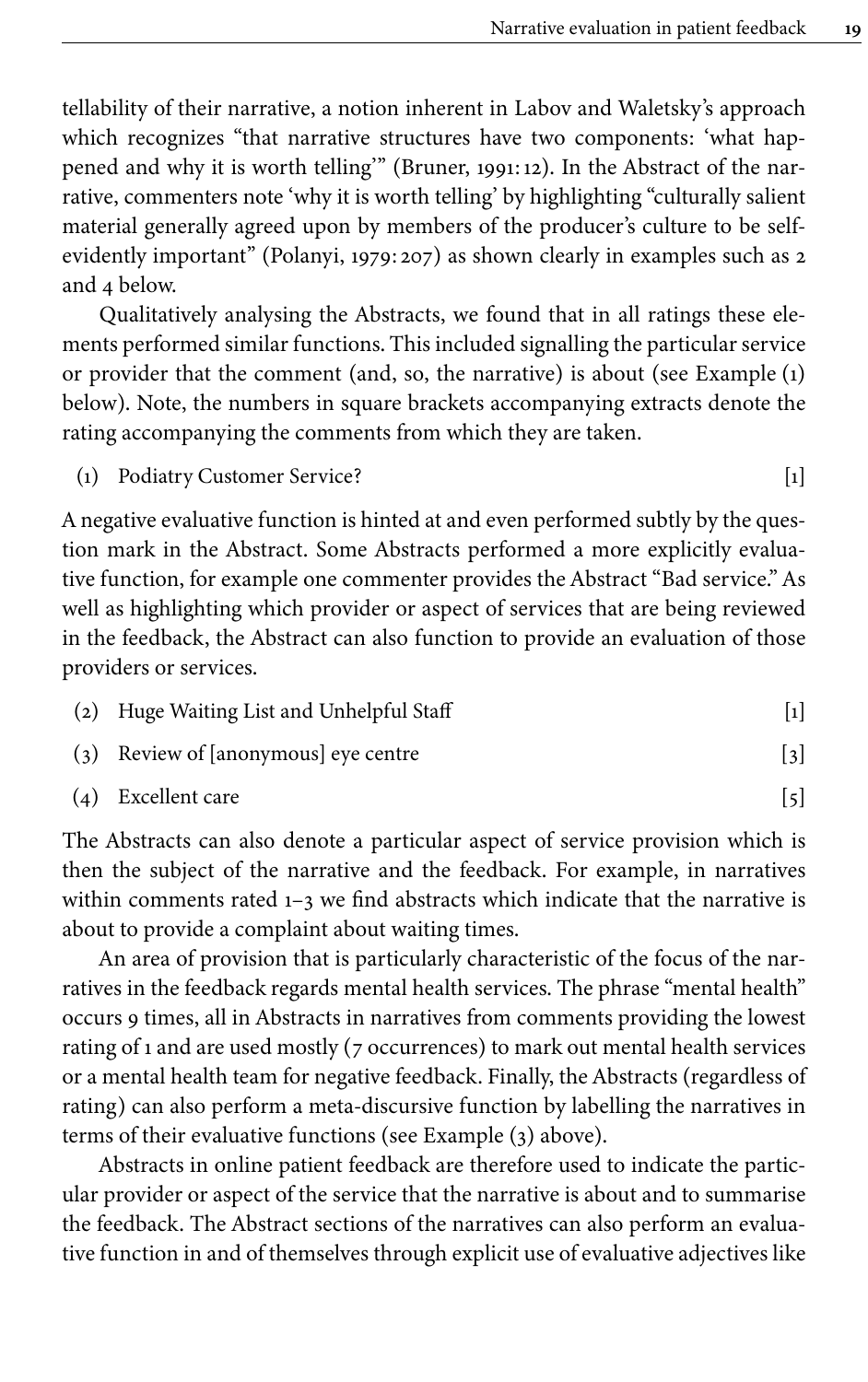"poor" and "excellent". These functions were observable in Abstracts in all ratings, though waiting times and mental health services seem to constitute a particular area of focus for the narratives in low ratings, which is consistent with wider findings that this area of provision tends to be evaluated overwhelmingly negatively by patients ([Baker et](#page-23-2) al., 2019). As the examples provided here attest, the Abstracts tend to be very short in length. Indeed, they are the shortest of all the narrative elements across our data, being just 5.48 words on average. This is not particularly surprising, given that their function is to succinctly summarize aspects of the main narrative. The format of the medium is influential here; as noted earlier, the FFT provides a separate, character-limited textbox in which patients can provide a "title" for their feedback. This element seems to account for the vast majority of our narrative Abstracts. This demonstrates how both narrative and evaluative social practices can be shaped at the contextual level by the medium through which they are accomplished; in our case, the patients seemed to interpret the "title" section of the feedback form as the space into which to place an Abstract for their narratives.

#### **4.2** Orientation

The next element we consider is Orientation. Orientations were not as pervasive as Abstracts but nevertheless occurred in 92.88% of narratives. Comparing the presence of Orientations across different levels of evaluation, we found that Orientations were slightly less prevalent in the more extreme forms of evaluation, occurring in 89.47% of narratives in comments rated 1 and 87.18% of narratives in comments rated 5. On the other hand, for feedback, rated 2, 3 and 4, Orientations were present in 96.88%, 98.51% and 92.86% of narratives, respectively.

Orientation directly follows Abstract more than any other narrative element across all feedback levels. This is the case for 83% of instances of Orientation overall, with the lowest case being in comments rated 1 (71.26%) and the highest being in comments rated 3 (97.01%) but the level of evaluation does not seem to influence whether and the extent to which Orientations follow Abstracts, as it followed Abstract more than anything else at all feedback levels.

Through Orientations, patients describe the circumstances (time, place) and people involved in the episode of care at the heart of the narrative. For all ratings, this can also involve descriptions of the health problems that led the patients to require care in the first place. In the case of comments rated 1, the Orientations can contribute to patients' identity construction, as patients use this element to present themselves as long-term patients of a particular practice before then going on to describe a negatively evaluated episode of care, as in this example where we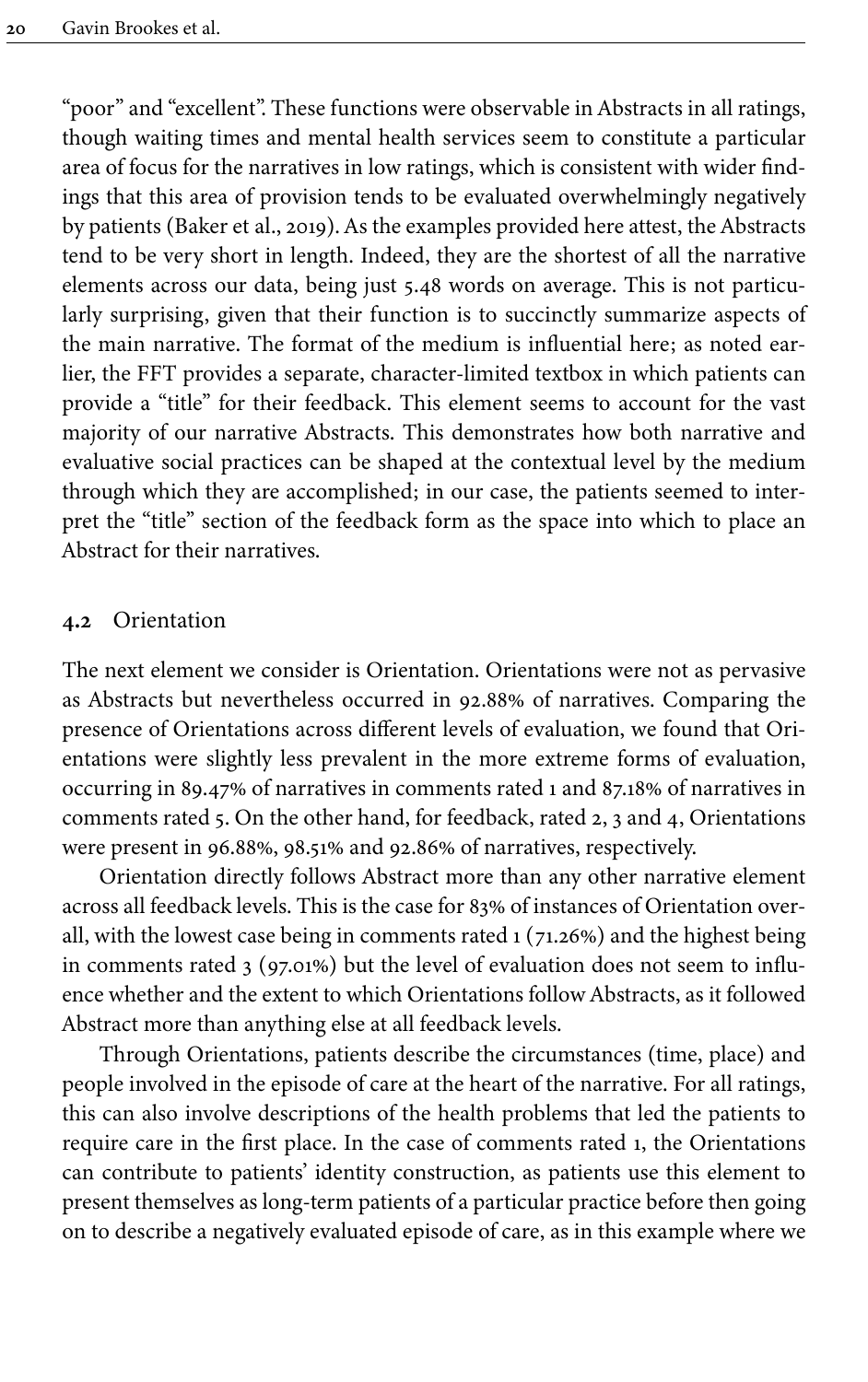have included the Orientation and the following Complication. We have left in the annotation to show where the elements start and end.

(5) <ori> I usually find this walk in centre very useful but today I arrived at 7pm and </ori> <com> was told that the centre was closed as it shuts early on the first Thursday of every month. However, I can not find any reference to this online on any website and the receptionist was extremely rude in explaining this.  $\langle \text{com}\rangle$  [1]

In such cases, Orientations can help to set up a sense of expectation based on previously positive experiences, before the complication indicates ways in which this expectation has not been met in the particular episode in question, prompting the negative feedback. Simultaneously, claims of having attended a provider over a long period of time might also be viewed as contributing to the construction of an expert patient identity to further legitimate the evaluation given.

Not all Orientations described long-term experiences with a provider, though, and in comments rated 4 and 5 in particular, some patients described having to attend a provider at short notice due to a medical emergency or their usual practice not being available. Such cases tend to occur in the positive ratings because patients then positively evaluate the care they received at short notice:

(6) I used the services of [anonymous] walk-in centre on the recommendation of a friend, as I was unable to get an appointment with my GP for 5days. [5]

In this sense, then, Orientations can be used to set up expectations which contribute to the social practice of evaluation. In the negative comments, the Orientations can set up high expectations (based on long-term positive experiences) that are then not met in the particular episode of care being evaluated. Meanwhile, in the positive comments, patients can use Orientations to describe requiring care at short notice, which sets up low expectations that are then exceeded, thus triggering positive evaluation.

However, Orientations were also slightly less pervasive in the very positive and very negative comments, which might suggest that this element becomes more optional in these cases, with some patients sacrificing background detail to get to the heart of the praise or complaint, which is realised through the Complication and Evaluation elements.

(7) <abs> Furious </abs> <com> You sent me home my waters had broke. I was in agony I could not stand sit or lie down. I threw up several times and you told me I wasn't in labour without assessing me because I couldn't feel my baby.  $\langle \text{com}\rangle$  [1]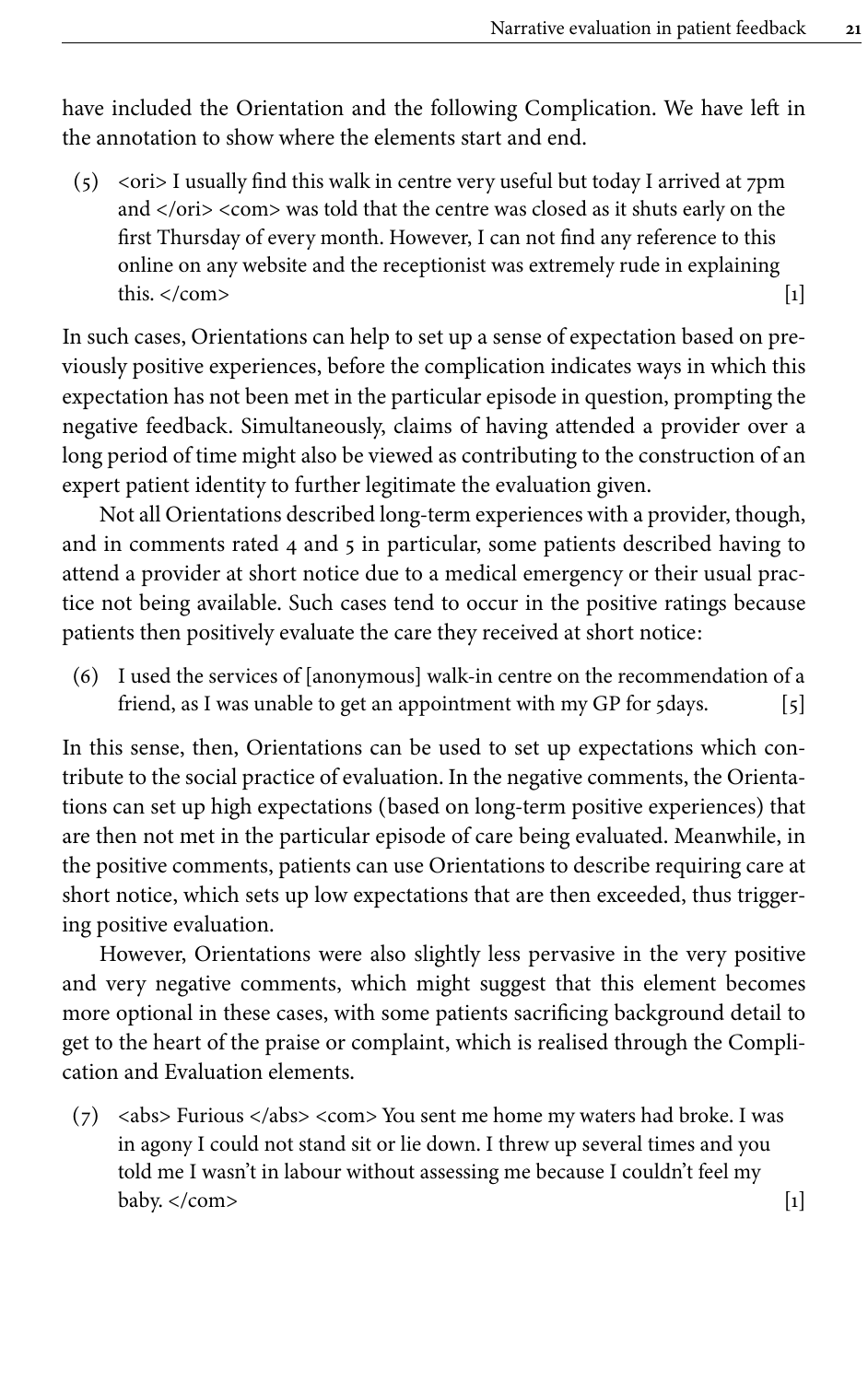(8) <eva> I was so impressed with the service here. Receptionists were polite and friendly, </eva> <com> my daughter was seen very quickly by one of the best nurses I have encountered </com> [5]

Although Orientations were slightly less frequent in these more extreme forms of feedback, we should bear in mind that they were still present in the vast majority of narratives at all levels of feedback, including those rated 1 and 5.

## **4.3** Complication

As a compulsory element, Complication was present in all the narratives in our data, where it tended to follow Orientation more than any other element (average: 48.4% of cases), though it also often follows Evaluation (average: 42.52%). As the Table below shows, Complication follows Orientation more than any other element in feedback rated between 1 and 4 but for comments rated 5, the Complication follows Evaluation the most. In all cases, though, Complication follows Orientation and Evaluation either most or second-most often and, taken together, these account for the vast majority of uses of Complication for all ratings.

| Level          | Most often       | Second most often                 |
|----------------|------------------|-----------------------------------|
| $\mathbf{1}$   | Ori-Com $(49%)$  | Eva-Com $(25.17%)$                |
| $\overline{2}$ | Ori-Com (48.02%) | Eva-Com $(47.37%)$                |
| $\overline{3}$ |                  | Ori-Com (51.82%) Eva-Com (44.55%) |
| $\overline{4}$ |                  | Ori-Com (53.16%) Eva-Com (40.51%) |
| 5              | Eva-Com $(55%)$  | Ori-Com $(40%)$                   |

**Table 3.** Elements which precede Complication across the comments (expressed as a percentage of cases of Complication)

Complication, therefore, has a strong association with the Orientation and Evaluation elements and, as [Section](#page-14-0) 4.4 will show, it precedes Evaluation more than any other element across all levels of feedback.

In particular in comments providing rated 1 and 2, Complications concern events during the episode of care that have driven the patients' negative appraisals. As indicated by the Abstracts examined earlier, these events typically concern waiting lists but also cases where patients are given advice by practitioners which proves to be inaccurate or inconsistent. Such Complications are conveyed through reporting verbs in perfect past-tense, such as *told*, *requested*, *asked* and *refused*.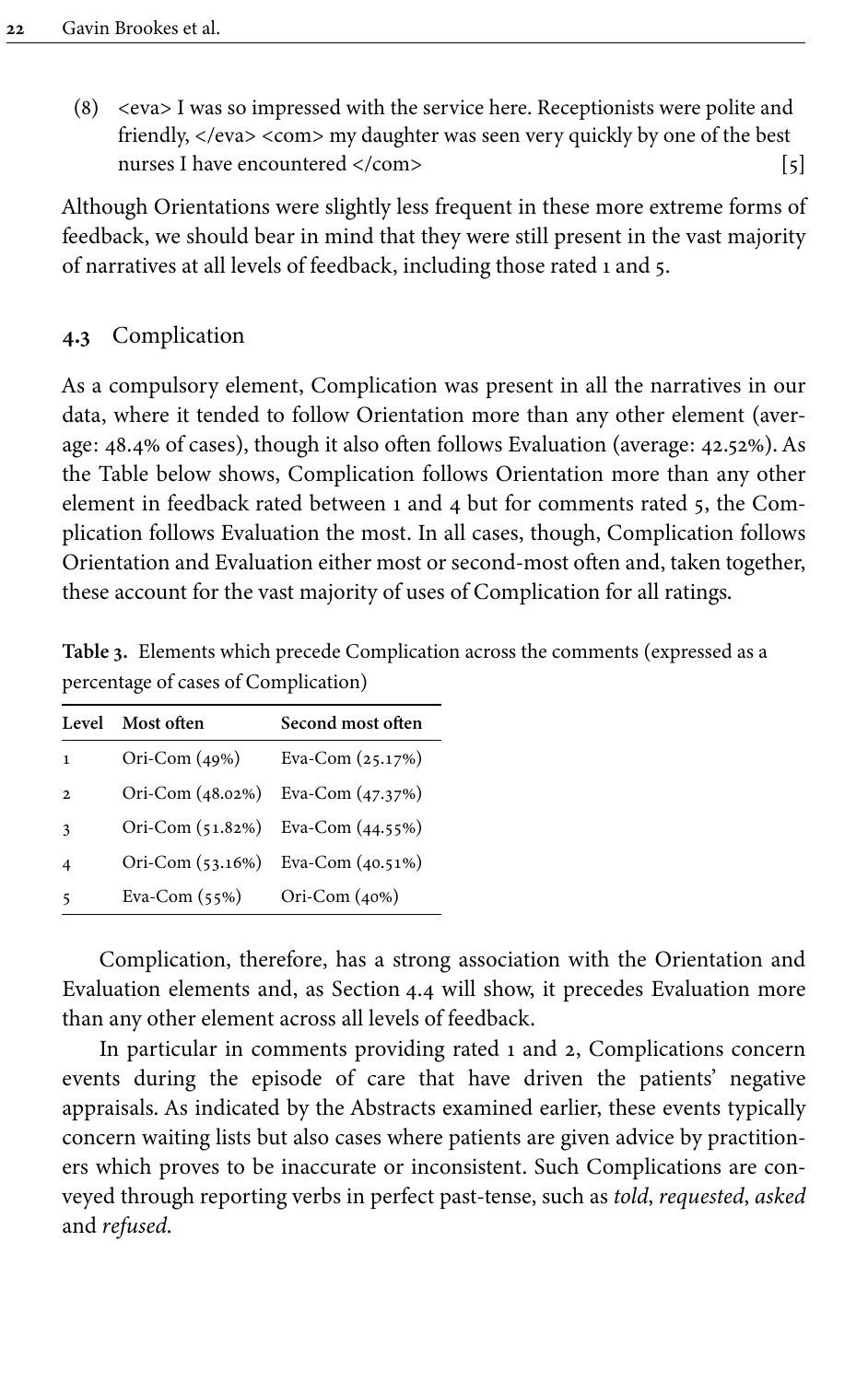(9) I was told by the nurse "we don't do anything for eye ulcers or cysts". The nurse didn't bother to check my eye to see what was wrong with it [1]

By contrast, the narratives in positive comments rated 4 and 5 featured Complications which alluded to the health problems that patients experienced, which were then judged to have been adequately dealt with through care.

(10) I was having problems breastfeeding my daughter, after she had developed breast aversion following the techniques used at [anonymous]. The staff at [anonymous] were supportive and patient in trying to reverse this, sharing their personal and professional experiences to help me find what worked for  $\left[5\right]$ 

The Complications in feedback rated 3 are more like those in the negative comments than the positive comments, as they describe experiences that are negatively appraised. The difference between the comments giving low and middling scores is that the negative experience is balanced out by positive experiences with the same provider in the past. For example, the extract below is a Complication from a comment in which the patient concludes that: "this was my third visit and by far the worst".

(11) not one person could actually tell me what procedure had been done on my knee. the surgeon never once came to see me after the operation. after moving me to a ward after the op into a single room no one checked on me for over three hours, they may have looked through the door but not one observation was noted in my notes. [3]

As noted, Complications seem to be strongly associated with Evaluations as well as Orientations. We now move on to consider the functions of Evaluations in the narratives, paying particular attention to how they relate to Complications.

# <span id="page-14-0"></span>**4.4** Evaluation

Evaluations were present in approximately three quarters of all narratives (74.50%). When we consider the presence of Evaluations across the different levels of feedback, we find that this element is more common in comments giving positive feedback. Specifically, Evaluations were present in 87.18% of narratives in comments rated 5 and 76.79% of narratives rated 4 but 70.31% of narratives rated 2 and 71.05% of narratives rated 1. Evaluations were least frequent, relatively speaking, in narratives in feedback rated 3. So, Evaluations seem to be more characteristic of feedback that is either positive or negative compared to more moderate feedback, being particularly prevalent in very positive feedback.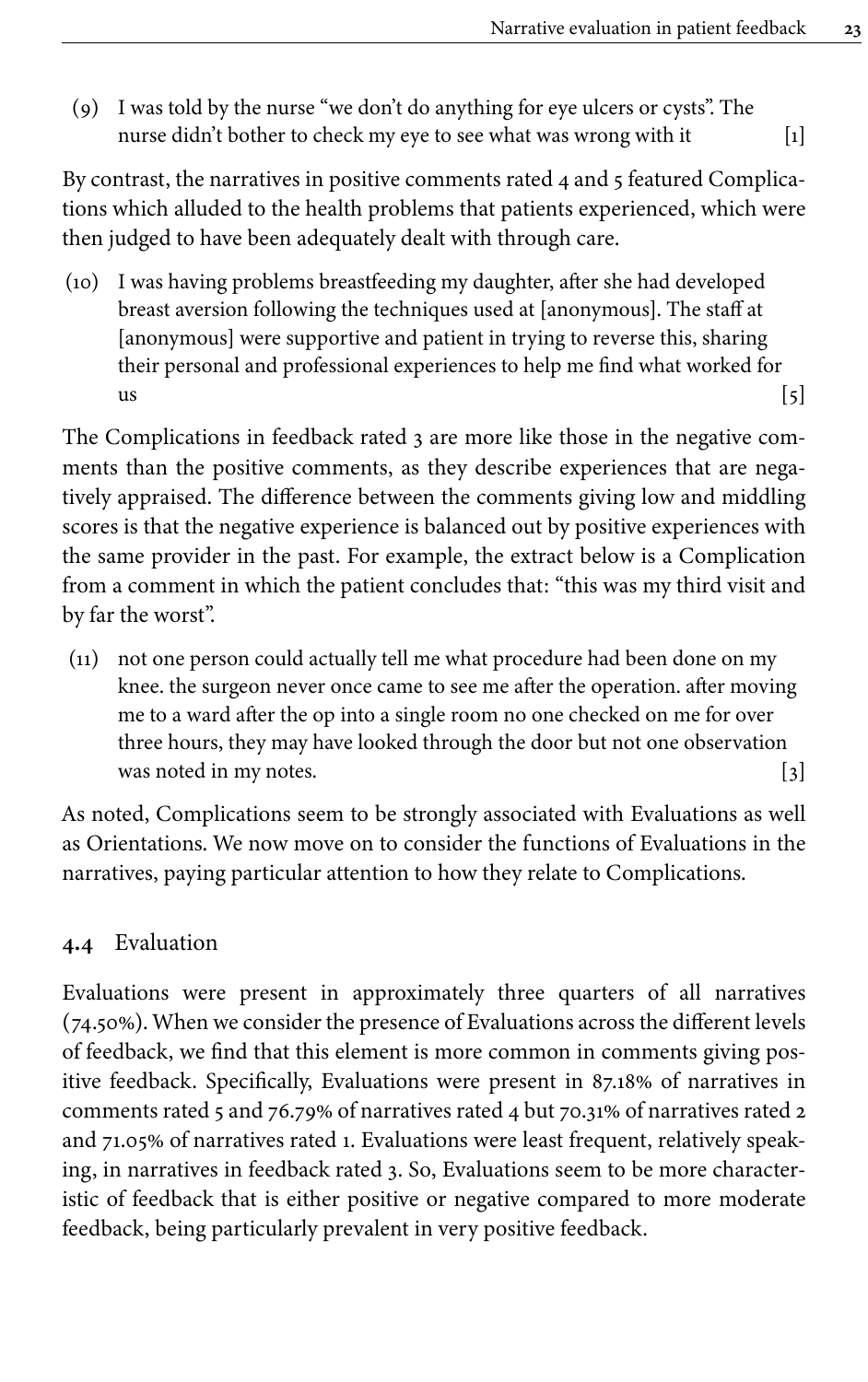Across all feedback levels, Evaluation followed Complications more than any other element (49.53% of cases on average). This pattern was stronger for narratives in negative comments (rated 1 and 2; average 51.81%) and middling comments (rated 3; 62.92%) than more positive feedback (rated 4 and 5, average 40.57%).

Regardless of the element that it follows, the Evaluations at all feedback levels can be characterised as providing an appraisal of the services and experiences being described. While this evaluative function could, as we have seen, be performed potentially by any of the narrative elements, the social practice of evaluation was most explicitly fulfilled by the narratives' structural Evaluations.

- $(12)$  I was terrified.  $[1]$
- (13) The staff were friendly and put me at ease during the appointment. Unfortunately the waiting involved during an already stressful time in my opinion is unacceptable. [3]
- (14) I was very impressed! The clinic is clean and tidy, the reception staff were very polite, curteous and pleasant to talk to  $[5]$

The Evaluation elements are particularly revealing in narratives within comments rated 3, as these comprise a mixture of positive and negative appraisals, which helps to explain the score given, as patients describe a mixture of positive and negative experiences.

The Evaluation component, as conceived by [Labov & Waletzky \(1967\)](#page-24-0), is not necessarily evaluative in the sense that it does not necessitate patients appraising or taking a stance on the events being described. The tendency for the Evaluations to fulfil evaluative social practices in our patient feedback narratives should therefore not be interpreted as a given. Rather, it reflects the fact that the "point" of the texts in this genre – their *raison d'être* – is to appraise healthcare experiences.

#### **4.5** Resolution

Resolutions tended overwhelmingly to follow Complications. This was the case for 74.17% of instances of Resolutions across all feedback levels. Resolutions occurred in 77.66% of the narratives, where they exhibited a slight preference for comments accompanying lower feedback ratings. Indeed, Resolutions were most frequent in narratives within comments accompanying ratings of 1 (82.89%), followed by those rated 2 (78.13%). The differences in the percentages are not too large, though, as Resolutions were present in 76.12% of narratives in comments rated 3, 76.79% of those rated 4 and 74.36% of those rated 5. The largest difference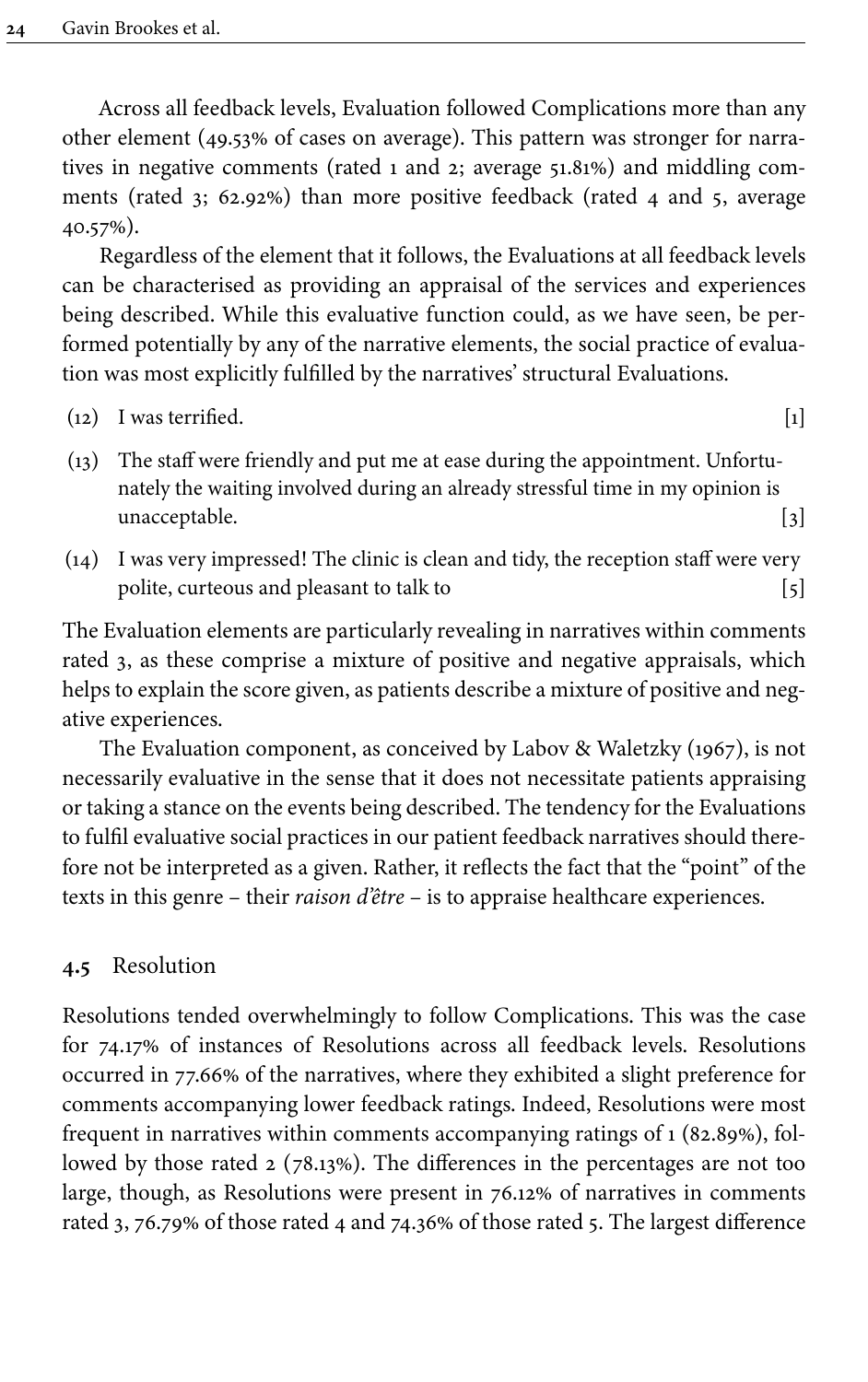here is between comments at either end of the pole, then, with Resolutions occurring in 8.53% more of the narratives in the comments rated 5 compared to 1.

In feedback rated 1 and 2, the resolutions to the narratives tend to be that the patient's health issue remains unresolved, that they are still requiring or waiting for care or that the patient has managed to receive the service they needed from a different provider (see Example [\(15](#page-16-0))).

<span id="page-16-0"></span>(15) Luckily the medical centre next door was more sympathetic to my post birth incontinence issues and let me use their toilet. [2]

In comments providing scores of 3, Resolutions do not describe health problems being unresolved. However, patients frequently remark on how long they have had to wait to receive treatment and thus to reach a positive health outcome, which could help to explain why these comments gave middling as opposed to positive scores, as the health outcomes are ultimately positive but have involved a wait that is deemed by the patient to be overly long.

(16) However, after much asking and waiting the medication arrived at 6.00 pm after which I took her to my home to care for her, a journey which takes 1 hour.  $\lceil 3 \rceil$ 

These types of Resolutions were also evident in narratives within comments rated 4, in addition to those which straightforwardly describe their health problems as having been resolved by a particular provider. This latter type of Resolution was characteristic of those found in the narratives from comments rated 5.

# **4.6** Coda

Codas were observed in 77.71% of the narratives, so are one of the less frequent elements, aligning with the view of [Labov and Waletzky \(1967\)](#page-24-0) that Codas are one of the more optional elements in canonical narratives. Codas are most frequent in positive feedback, occurring in 87.18% of the narratives in comments rated 5 and 82.14% in those rated 4. Codas are slightly less frequent in the worst feedback, occurring in 78.95% of narratives in comments rated, 65.63% of those rated 2 and 74.63% of narratives in comments rated 3. So, Codas are particularly characteristic of very positive feedback, being observed in 8.23% more of the narratives in comments rated 5 compared to those rated 1, which could explain their relatively low frequency overall, as narratives are, as we have seen, more characteristic of negative feedback.

Codas tend to occur at the very end of the narratives and follow Resolutions more than any other element (average: 50.42%). A feature of the Codas at all levels of feedback is that patients frame the past events that have been recounted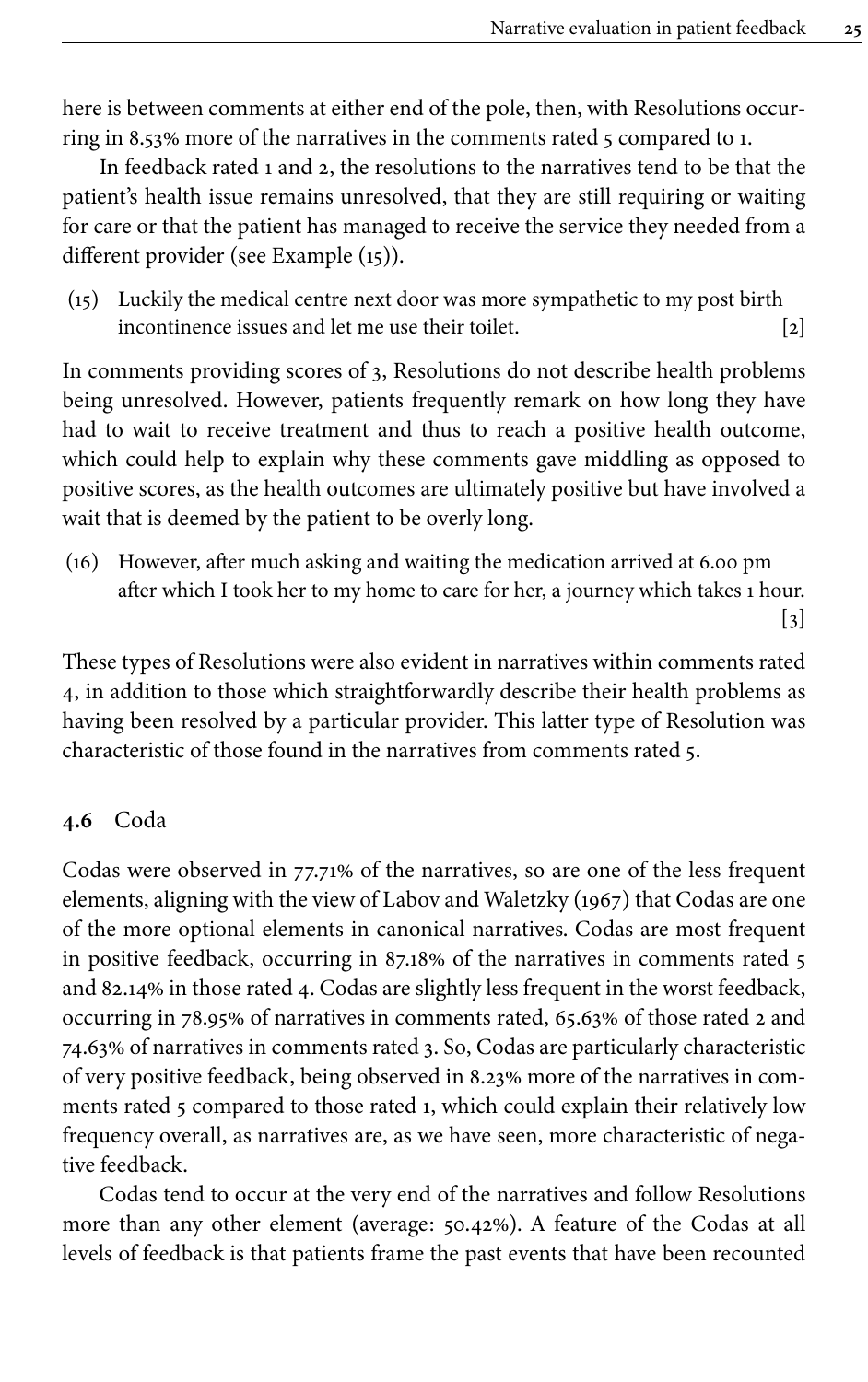in more generalisable terms as being applicable to the present and to others beyond themselves and their own experiences. In the negative feedback, problems described in the Complication are framed as being symptomatic of broader issues within the NHS.

(17) The NHS is ailing and needs treating- not good enough! [1]

These elements are also characterised by messages directed to other patients who are imagined readers in these scenarios. This manifests in a pronounced frequency of second-person pronouns, particularly *you* and *your*, relative to other levels of feedback. And these can be used in general reference:

(18) Go in expecting to be called a liar, denied treatment, called names and not get taken seriously and you sure won't be disappointed. Change in management here is definitely needed!

Codas are also characterised by the use of speech acts [\(Austin, 1962](#page-23-5)). In comments rated 4 and 5, patients use Codas to recommend a provider to other patients and, in Codas directed at the providers themselves, to express thanks for the positively appraised standards of service.

(19) the whole experience was pleasant and extrmely efficient, I would certainly recommend this centre and should I need help again in the future this will be my first choice! Thank you for an impressive experience. [5]

On the other hand, speech acts in Codas in comments rated 1 and 2 tend to be directed just to other patients rather than providers and recommend that patients avoid a particular provider on the basis of their own negatively evaluated experiences.

(20) I would not recommend this place to my worst enemy. Go to your GP or A&E  $i$ nstead.  $[1]$ 

As well as orienting to their own future intentions, then, the Codas in the feedback can indicate the "imagined" audience of the comments ([Bell, 1984](#page-23-6)). Here we have noted a distinction between the positive and negative comments. While positive comments could be addressed to the provider and other patients or users of the website, the negative comments tended to be addressed just to the latter, with the providers talked *about* rather than *to*. In terms of social practices, then, the Codas in negative comments can contribute to the social practice of evaluation through linguistic choices which render the experiences described and evaluations provided as being generalisable beyond the experience of that patient alone, thus arguably framing them as more pressing in nature, reflecting wider problems with the healthcare system. In positive comments, on the other hand, Codas con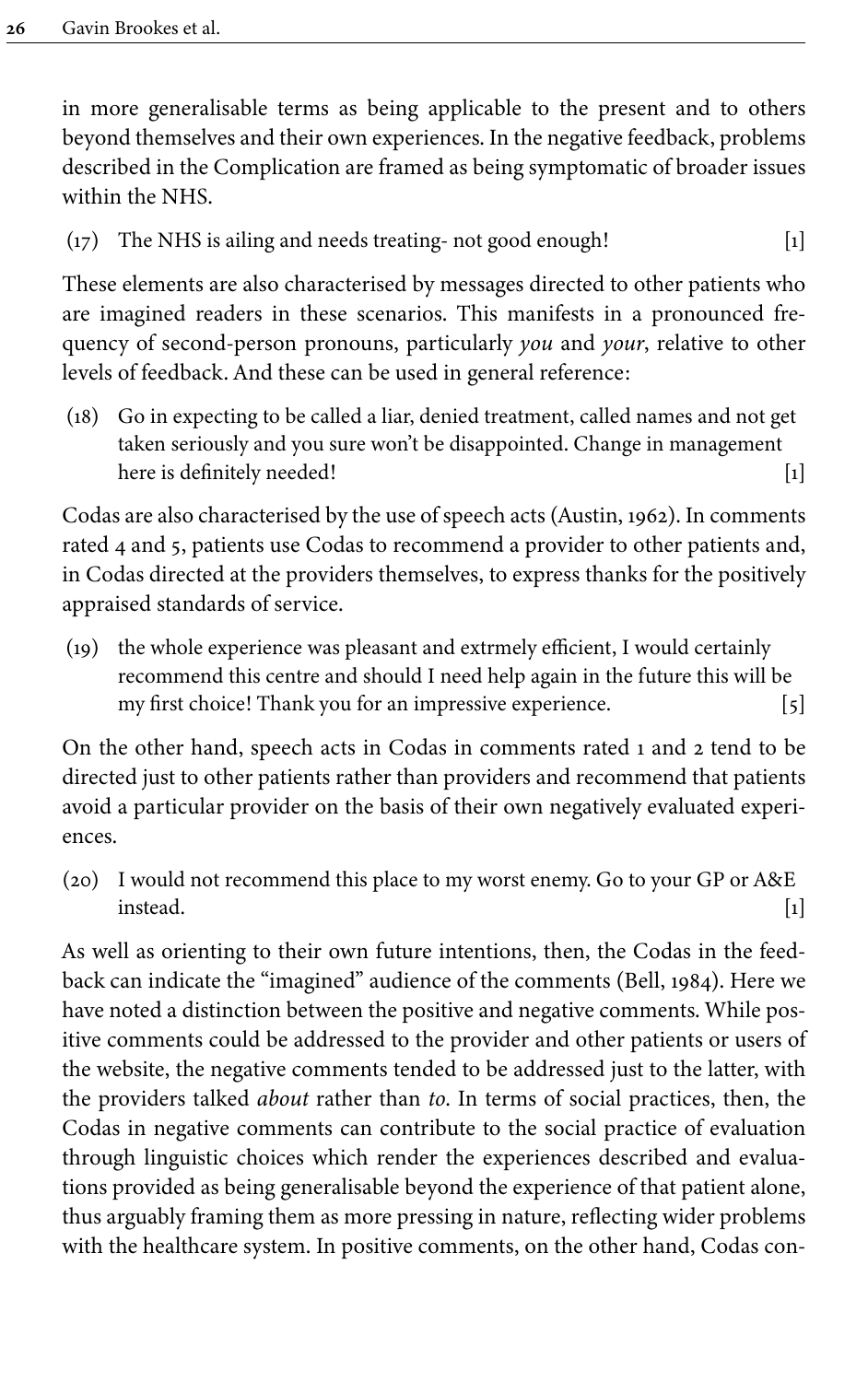tribute to the social practice of evaluation through the use of speech acts such as thanking and recommending. Yet the use of direct address in Codas, directed both to providers and to other patients, also contributes to the construction, in the former case, of a positive relationship between the patient and the provider and, in the latter case, of an "imagined community" of patients with common values who will likely share each other's views on what counts as good and bad care.

## **5. Discussion**

This paper has provided a range of insights into the intersection of narrative and evaluative social practices in the context of online patient feedback on healthcare services. In response to question (i.) How prevalent is narrative in online patient feedback?, our analysis has shown that the social practice of narrative is fairly pervasive in this type of text. Although none of the patients are explicitly told to provide narratives on the NHS Choices website, they nevertheless provide evaluation through the use of narratives in approximately 60% of cases. This could indicate a relationship between the social practices of narrative and evaluation in this context, perhaps even to the extent that the use of the former to accomplish the latter has become a conventionalised way of providing feedback in this context.

Yet our analysis has also shown that patients are more likely to construct their experiences of healthcare services using narrative when evaluating those experiences negatively. One explanation for this could be that the narrative social practices in which these patients engage allow them to provide evidence to support their claims about poor service provision, which are more likely to be challenged than claims about good service provision. For example, the narrative social practices observed in the patients' comments could also contribute towards the construction of an experienced patient identity to legitimate negative feedback, as well as being used to construct an imaged community of patients who will share values and priorities, perhaps for the purpose of framing negative evaluations as being generalisable beyond the immediate experience of the patients themselves. Another possible explanation relates to our previous findings relating to this data; specifically, Baker et [al. \(2019\)](#page-23-2) reported that while the most positive feedback tends to be given for consistently high standards of service over a long period of time, the lowest ratings could be given for just a single negative experience. With this in mind, it could be the case that descriptions of single negative experiences lend themselves more naturally to a narrative style, as conceptualised for the purposes of this study, than descriptions of multiple positive experiences over a long time.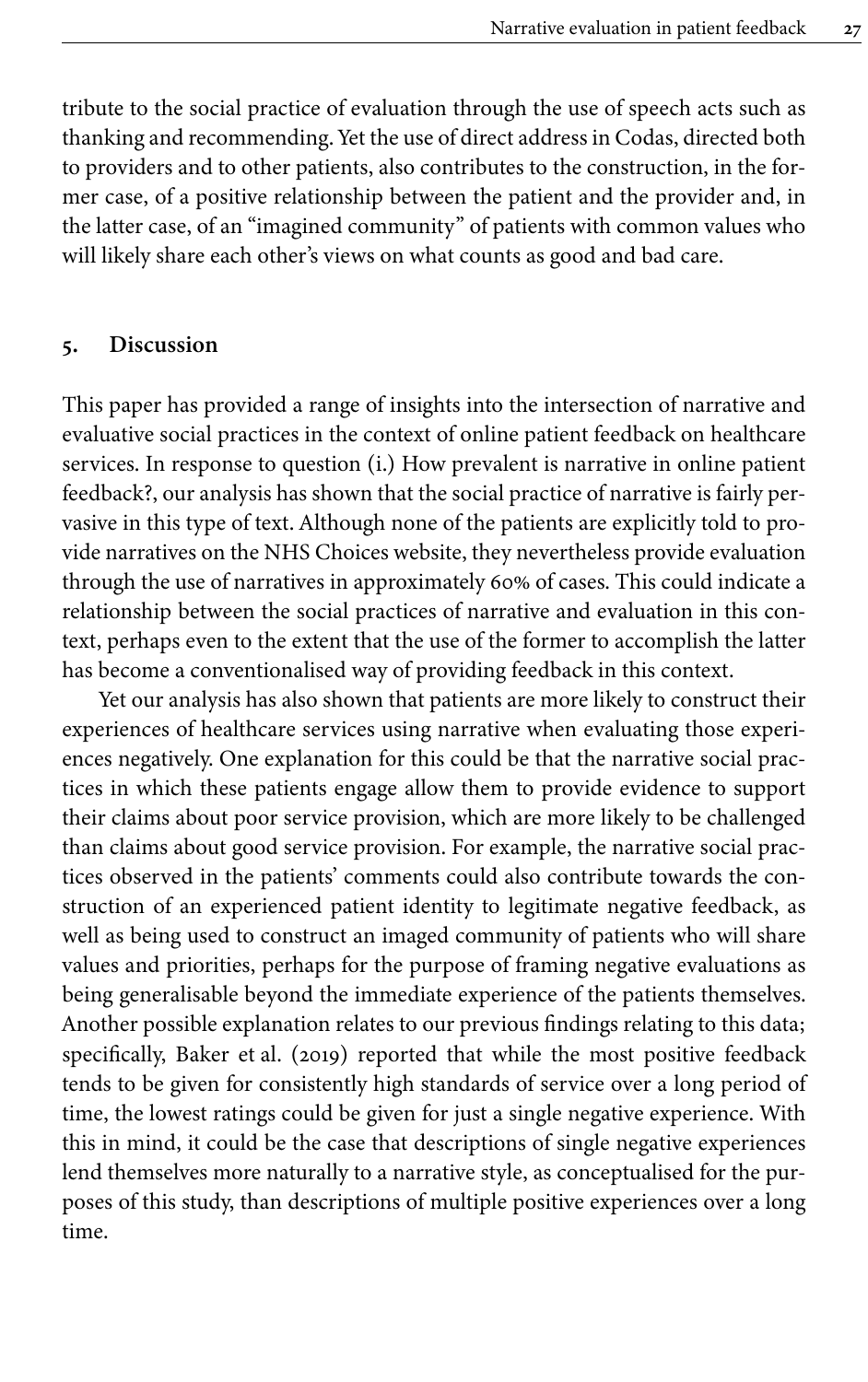In answer to question (ii.) Which structural narrative elements are used to perform evaluative social practices?, we have found that evaluative practices within healthcare feedback can be fulfilled by any or all structural elements of narratives, with different parts of the narrative also being able to function in combination to evaluate healthcare services. Abstracts indicate the particular provider or aspect of a service that the narrative is about but can summarise the point of the feedback, sometimes providing explicit evaluations at the same time through positively or negatively valenced adjectives. Orientations can contribute to evaluative practices by setting up expectations which, in the Complication, are not met in the negative feedback, but which are exceeded in the positive feedback. Orientations could also contribute quite explicitly to the construction of positive patient identities, for example as long-standing, expert patients who are experienced and qualified enough to provide a legitimate and reliable evaluation of the provider in question. In positive feedback, Complications tend to refer to health issues that are then resolved, while in negative feedback they denote some aspect of provision which triggers a negative evaluation, such as a long wait or being given bad information. The Evaluation elements tend to sum up the point of the narratives. Through Evaluations, patients often expressed their stance towards the provider or the events described, and so in many ways provided the most explicit indication of their appraisal of the services. As noted, while Evaluations, as described by [Labov and Waletzky \(1967\)](#page-24-0), do not necessarily constitute evaluative social practices, the fact that they could be characterised as such in our data is likely a reflection of the evaluative purpose of the patient feedback genre. In the Resolutions, we observed differences at the various levels of feedback. In negative feedback, Resolutions tend to describe unresolved health issues and continued waits for care, while in both middling and positive feedback they describe the ways in which the health problems noted in the preceding Complications have been resolved. Finally, occurring at the end of narratives, Codas resulted in speech acts such as thanks and recommendations in positive feedback and warnings to others to avoid a particular practice in negative feedback. These speech acts have the potential to contribute not only to the social practice of evaluation but also to the construction of relationships between patients and their providers, as well as the construction of an "imagined" community of patients with shared values.

In terms of research question (iii.) Do narrative structures alter depending on the evaluations they perform (i.e. as positive or negative)?, we have found that while patients did not necessarily have to conform to the canonical narrative structure described by [Labov and Waletzky \(1967\)](#page-24-0), most of the narratives did indeed resemble this structure. We found that the structure of the narratives did not seem to change depending on whether the evaluative social practices were used to provide positive or negative appraisals, with the only exception being that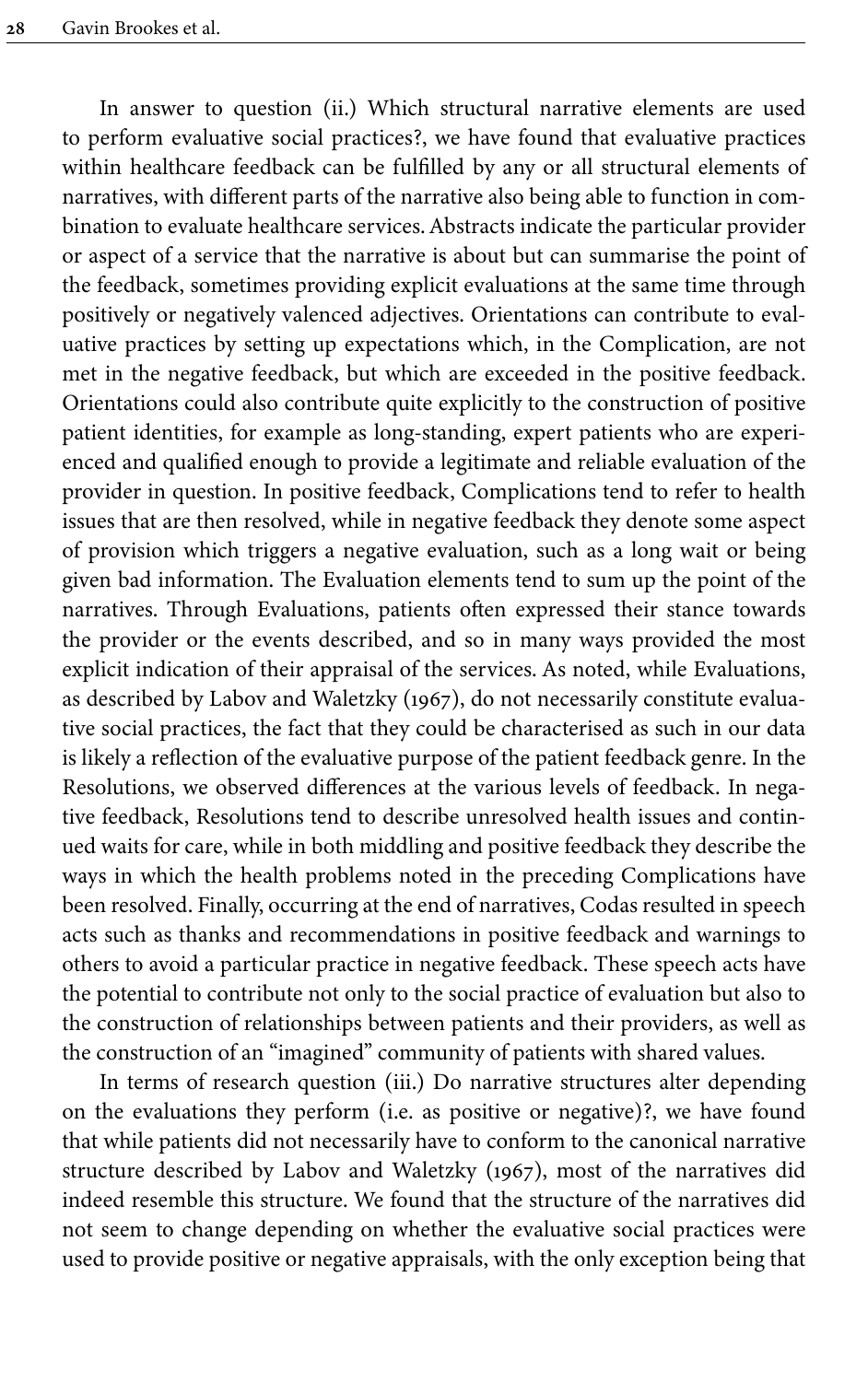Complications were slightly more likely to follow Evaluations in the most positive feedback, whereas they were most likely to follow Orientations at all other levels of feedback. However, this is a relatively minor variation and, overall, the narratives were largely uniform in structure, regardless of rating.

In line with the view of narrative and evaluation as forms of social practice set out at the beginning of this paper, the narratives and evaluations explored in the previous section are, crucially, situated within particular textual, but also socio-cultural, contexts which constitute them. Regarding their textual context, the affordances of the NHS Choices website means, for example, that comments are text-only, while the affordance of a title section preceding the free-text comment box meant that patients tended to place the Abstracts of their narratives there. We have also found evidence that the public nature of the medium affords a particular form of social practice, as patients directed their comments not only to the providers in question but also to other members of the public visiting the NHS Choices website. The latter necessitated the construction of an "imagined" community of patients with shared values and needs.

The Codas were, as noted, particularly telling regarding the commenters' intended or "imagined" audiences, and here we noted a distinction between the audiences constructed for positive and negative comments. While positive comments were directed at both providers and other patients or website users, the negative feedback was seemingly intended for other patients rather than being explicitly directed at the providers themselves. Yet we should also be mindful of the possibility that patients craft such negative comments to ensure that they are read by the providers. But excluding them from the Codas and speaking directly to other patients constitutes the performance of a kind of consumer empowerment, with the patients cutting providers out of the process and expressing their dismay by taking their "business" elsewhere and encouraging others to do the same. This can be interpreted as keying into a customer service discourse that is characteristic not only of the language of online consumer reviews but also of the UK healthcare landscape in general [\(Brookes & Harvey, 2016a](#page-24-16)) which is becoming more characteristic of the NHS in England. Indeed the practice of patients giving feedback has itself attracted criticism for the perception that it can create a set of expectations which put patients in a customer role, potentially contributing towards a marketization of discourse regarding the NHS (ibid.; [Baker et](#page-23-2) al., [2019\)](#page-23-2). This is evident in the title of the website itself, *NHS Choices*, in which the word "choices" denotes a system of options from which patients can *choose*, with the implication being that providers and practices can be distinguished in terms of the quality of service they provide. Quality of service is indicated by the ratings and reviews that patients provide, with the intention that this will create competition between healthcare providers, as patients choose the providers with the high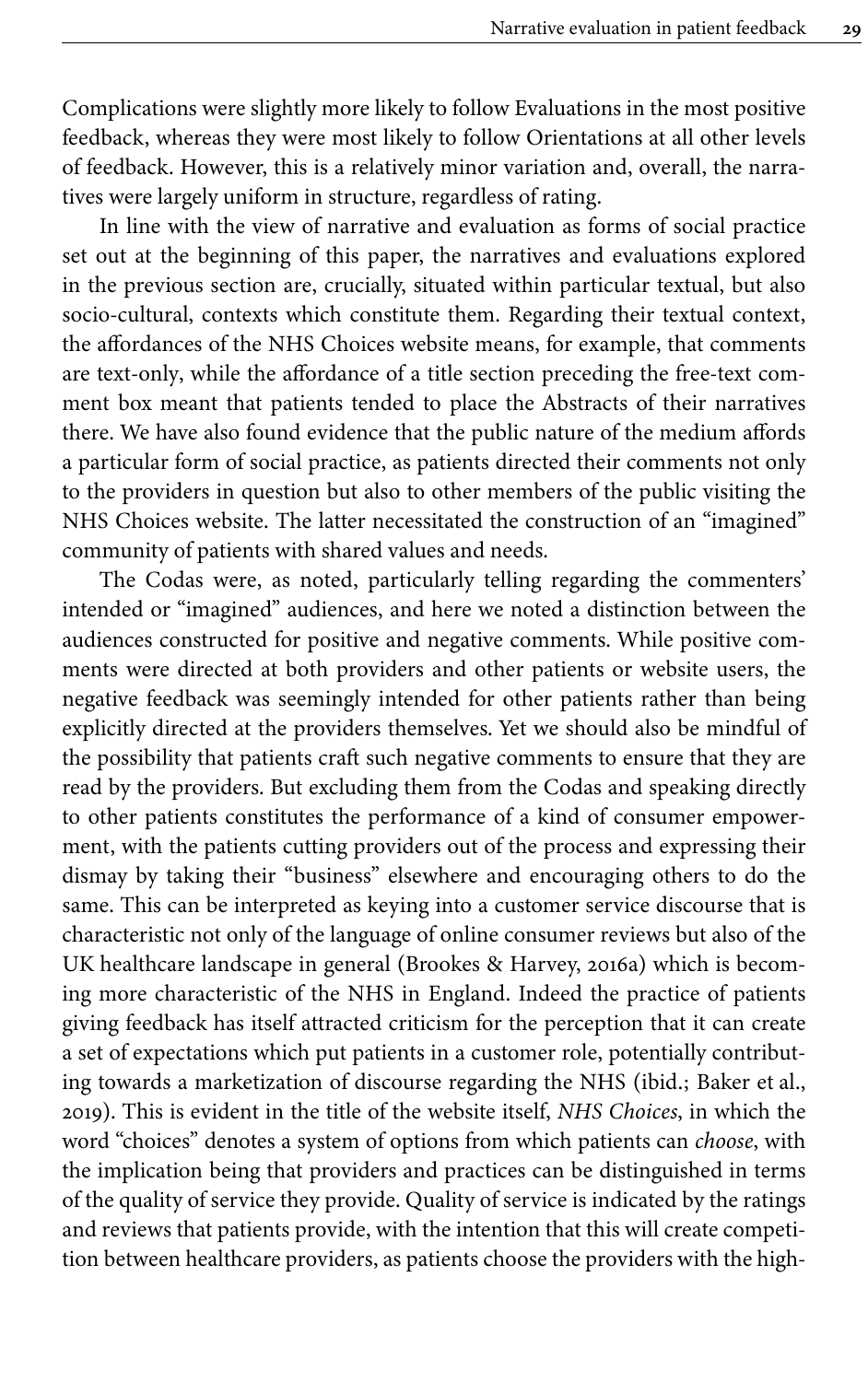est ratings. Such contextual factors could be significant, particularly if it is indeed the case that such macro level socio-political changes to the UK healthcare landscape, such as the increasing privatisation of UK healthcare services ([Davis et](#page-24-17) al., [2015](#page-24-17)), are refracted through – indeed even constituted by – the kinds of narrative and evaluative social practices in which patients engage when posting their public comments on the NHS Choices website.

## **6. Conclusion**

This article has contributed new insight into the frequency and structure of narratives in online patient feedback and how narrative practices in this context contribute to the social practice of evaluation. Narratives are fairly pervasive in the context of online patient feedback on healthcare services, but they are also more likely to occur in negative, rather than positive, feedback. However, their structure does not seem to be influenced by whether the evaluation accomplished by means of it is positive or negative, and all structural elements of narratives could contribute to evaluative social practice, in their own right and/or in combination with other elements. We have argued that these trends may reflect a conventionalisation of narrative practices in the activity of feedback provision, with the tendency for negative feedback to focus on single episodes of care (as opposed to longerterm experiences) being particularly amenable to narrative style. For practitioners and feedback monitors, it is important to bear in mind that while narrative practices can contribute to both positive and negative evaluative social practices, they are, based on our data, much more likely to contribute to the latter. On a practical level, this could mean that evaluations elicited as narratives (for example, with invitations to patients to tell "stories") may be more likely to engender negative as opposed to positive evaluations.

We have also found evidence that the narrative social practices that constitute the patient feedback examined here could perform other social functions which may contribute to their evaluative force. For example, through the narrative practices they engage in when providing feedback, patients could construct themselves as longstanding and experienced (even expert) patients who are thus suitably qualified to evaluate healthcare services and whose judgments on healthcare quality are legitimate. Other social functions performed by the narratives could also contribute to evaluative social practices, for example in comments in which patients construct an imagined community of patients with shared values whose choices of healthcare provider would likely be driven by the same priorities. In positive feedback, narrative practices could also construct relationships between patients and their providers, with the former thanking the latter and rec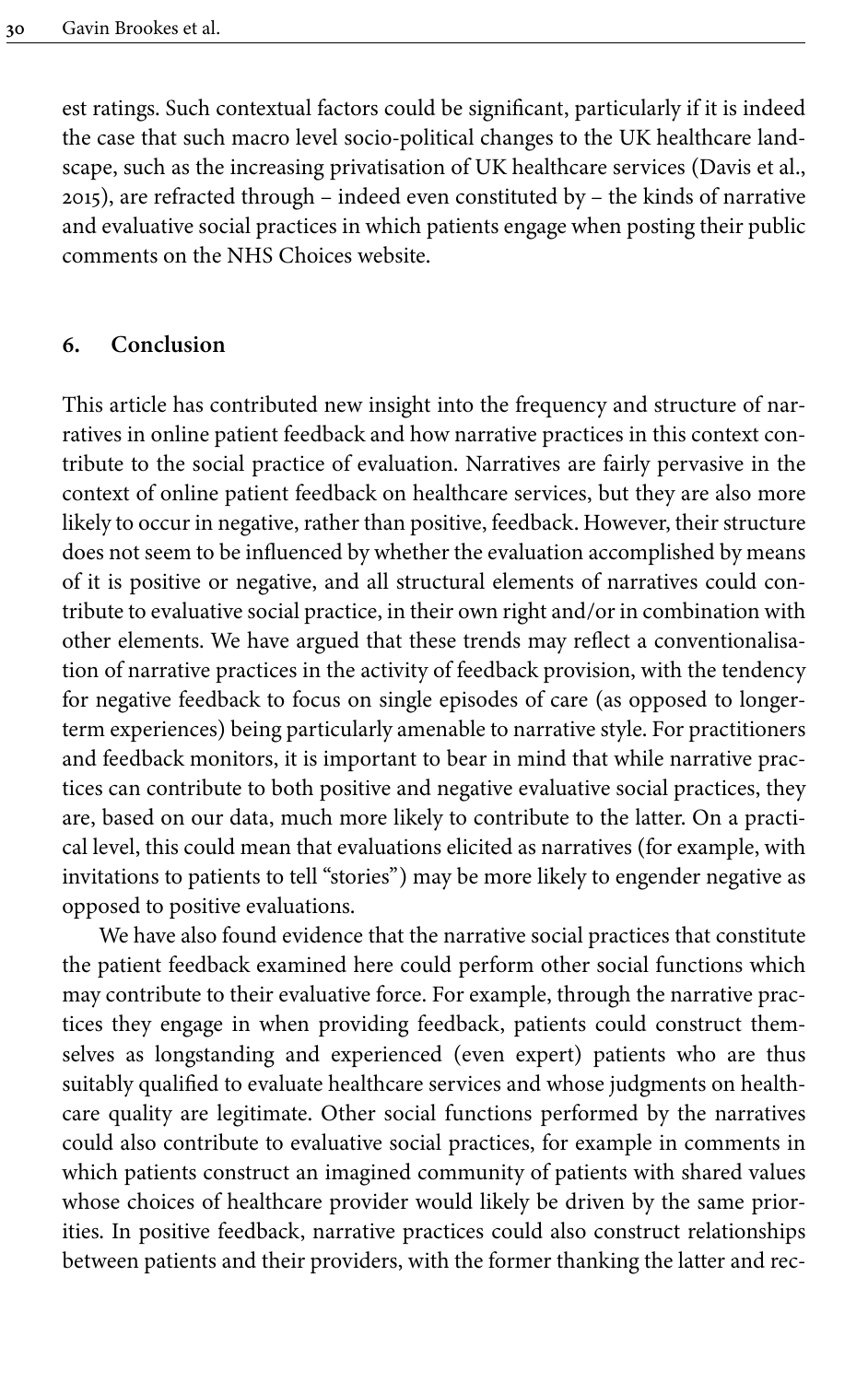ommending them to other patients. On the other hand, narratives which performed negative evaluations were more likely to be addressed to other patients visiting the NHS Choices website, with the provider seemingly excluded from the dialogue.

We have thus argued that the narrative practices which constitute patient feedback, and which contribute to the evaluations given, are shaped by the particular textual and socio-cultural contexts in which they are situated. At the textual level, the public nature of the NHS Choices platform may engender the aforementioned types of narrative practices which construct an imagined community of patients, with the comments accordingly being directed at them and seemingly being written for their benefit. Indeed, in our previous analysis of this data, we have similarly found evidence of patients writing comments seemingly for other patients, for example using humour at the expense of the provider in question [\(Baker et](#page-23-2) al., 2019). At the same time, the social practices, both narrative and evaluative, observed in this analysis can be viewed as both being shaped by and shaping their socio-cultural contexts in terms of the UK healthcare landscape in which they are situated. Narratives designed to recommend providers to patients, or likewise to warn other patients off a particular provider, can be interpreted as enacting the role of informed healthcare consumer, as well as attributing that role to other patients visiting the site. While reflecting the dynamics of an increasingly privatised UK healthcare landscape, the public nature of these comments, being read by other patients and potentially informing their own healthcare decisions, can also contribute to this ongoing process of commercialisation. We would argue that it is therefore important for feedback monitors to be mindful of the potential for narrative practices constituting feedback to be shaped not only by the particular medium in which the feedback is given but also by wider socio-cultural trends which, at present, may contribute to a more consumerist approach to healthcare evaluation on the part of patients.

On a methodological note, existing approaches to narrative in illness and health(care) contexts have, as noted, attracted criticism for having to rely on relatively limited datasets that restrict the generalisability of the findings, with the narratives gathered not necessarily being representative of the wider population or context under study ([Ziebland, 2013](#page-25-4)). We feel that the method we have used in this paper represents a step in the right direction for linguistic research on healthcare narratives, as it utilises annotation techniques in conjunction with [Labov and](#page-24-0) [Waletzky's \(1967\)](#page-24-0) established narrative framework, to enable analysis of narrative patterns and functions in larger and more generalisable datasets than would be practical using a purely manual approach. In health(care) organizational contexts, the use of annotation and larger datasets could help researchers and practitioners alike to bridge the gaps between social and medical sciences generally [\(Brookes](#page-24-18)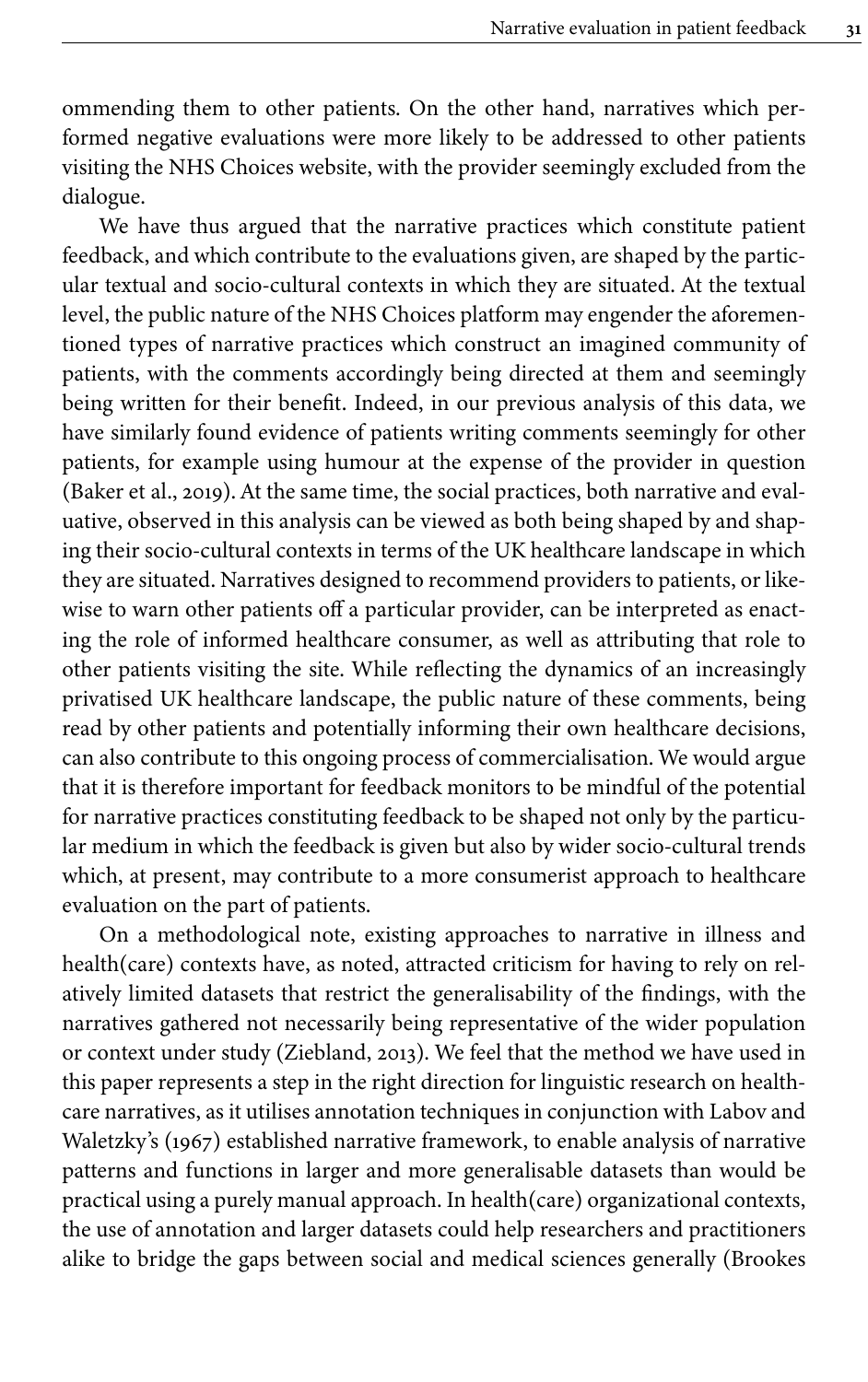[& Harvey, 2016b\)](#page-24-18), and narrative and evidence-based medicine specifically. The approach we have taken in this paper could, in theory, be applied to any type of textual data where narratives are present. Here we have focused on narratives of healthcare experience, but analysis utilising the annotation of narrative elements could also be used to compare and explore the functions of narrative elements in texts related to other organizational contexts. Indeed, feedback mechanisms like FFT from which our data derives are redolent of other user/consumer feedback tools that are used in a seemingly increasing range of organisation contexts that are both public service and commercial in nature. The ways in which individuals provide evaluations and perform their identities as consumers is thus likely to garner increasing attention from researchers interested in organisational communication in the future, as well as other areas of Applied Linguistics and Discourse Studies. For such endeavours, our analysis has shown there to be merit in focusing on the evaluative potential of narratives in such contexts, as well as demonstrating the benefits of utilising corpus linguistics approaches to do so.

# **Funding**

<span id="page-23-7"></span>This research was funded by the Economic and Social Research Council (Centre for Corpus Approaches to Social Science), grant number [ES/R008906/1](#page-23-7).

## **References**

- <span id="page-23-4"></span>Anthony, L. (2020). *AntConc* (Version 3.5.9) [Computer Software]. Tokyo, Japan: Waseda University. Available from <https://www.laurenceanthony.net/software>
- <span id="page-23-0"></span>Arribas-Ayllon, M. (2021). Narrative Analysis: DNA testing and collaborative knowledgebuilding in a CFS/ME forum. In G. Brookes & D. Hunt (Eds.), *Analysing Health Communication: Discourse Approaches*. Palgrave Macmillan. [https://doi.org/10.1007/978-3-030-68184-5\\_4](https://doi.org/10.1007%2F978-3-030-68184-5_4)
- <span id="page-23-1"></span>Atkinson, P., & Delamont, S. (2006). In the Roiling Smoke: Qualitative Inquiry and Contested Fields. *International Journal of Qualitative Studies in Education*, *19*(6), 747–755. [https://doi.org/10.1080/09518390600975974](https://doi.org/10.1080%2F09518390600975974)
- <span id="page-23-5"></span>Austin, J. (1962). *How to do things with words*. Oxford: Oxford University Press.
- <span id="page-23-6"></span>Bell, A. (1984). Language Style as Audience Design. In N. Coupland and A. Jaworski (Eds.), *Sociolinguistics: A Reader and Coursebook* (pp. 240–250). Palgrave Macmillan.
- <span id="page-23-2"></span>Baker, P., Brookes, G., & Evans, C. (2019). *The Language of Patient Feedback: A Corpus Linguistic Study of Online Health Communication*. Routledge. [https://doi.org/10.4324/9780429259265](https://doi.org/10.4324%2F9780429259265)
- <span id="page-23-3"></span>Brookes, G., & Baker, P. (2017). What does patient feedback reveal about the NHS? A mixed methods study of comments posted to the NHS Choices online service. *BMJ Open*, *7*: e013821. [https://doi.org/10.1136/bmjopen-2016-013821](https://doi.org/10.1136%2Fbmjopen-2016-013821)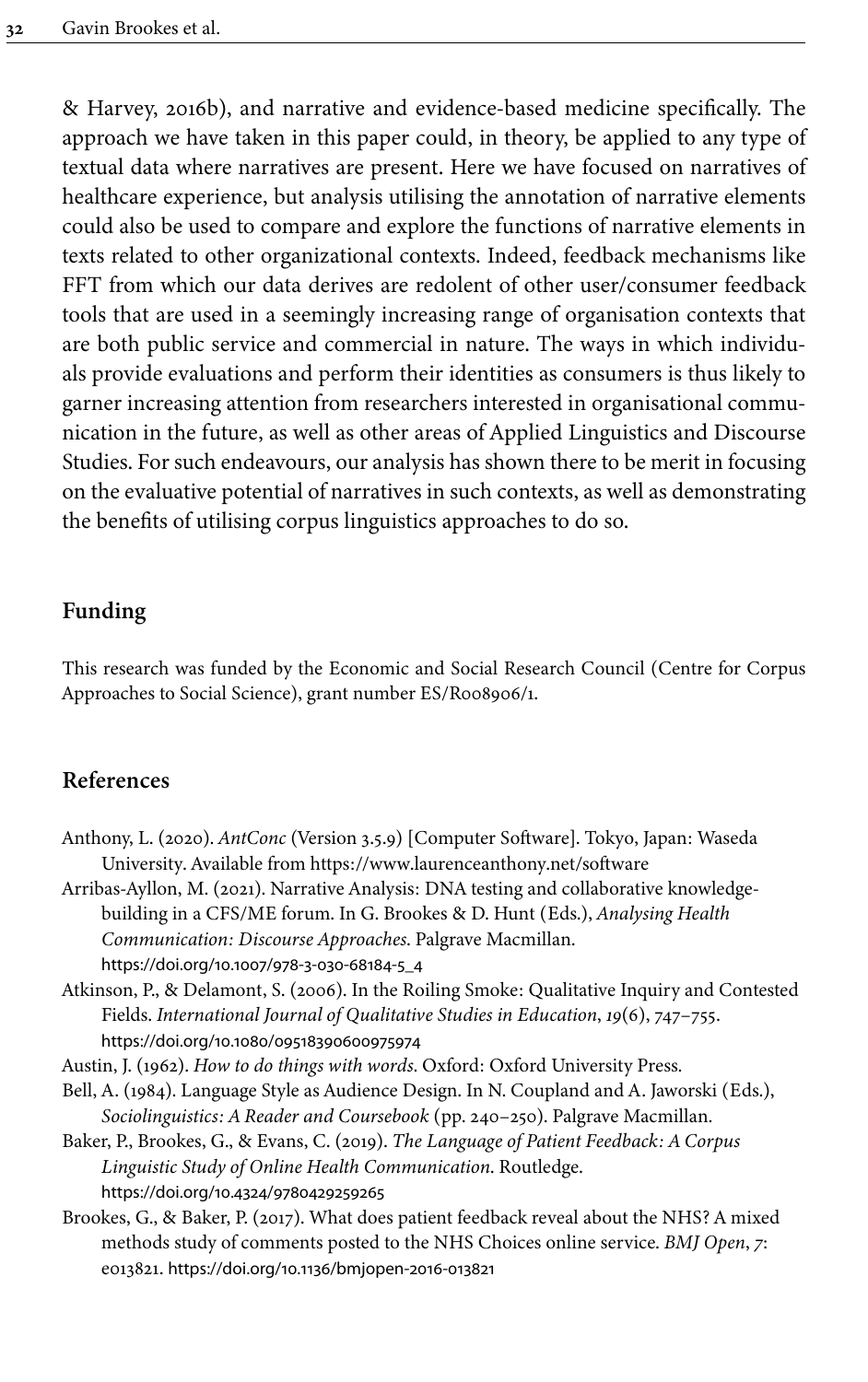- <span id="page-24-16"></span>Brookes, G., & Harvey, K. (2016a). Opening up the NHS to market: using multimodal critical discourse analysis to examine the ongoing corporatisation of health care communication. *Journal of Language and Politics*, *15*(3), 288–302. [https://doi.org/10.1075/jlp.15.3.04bro](https://doi.org/10.1075%2Fjlp.15.3.04bro)
- <span id="page-24-18"></span>Brookes, G., & Harvey, K. (2016b). Examining the discourse of mental illness in a corpus of online advice-seeking messages. In L. Pickering, E. Friginal and S. Staples (Eds.), *Talking at Work: Corpus-based Explorations of Workplace Discourse* (pp. 209–234). Palgrave Macmillan. [https://doi.org/10.1057/978-1-137-49616-4\\_9](https://doi.org/10.1057%2F978-1-137-49616-4_9)
- <span id="page-24-3"></span>Brookes, G., & McEnery, T. (2020). Corpus Linguistics. In S. Adolphs and D. Knight (Eds.), *The Routledge Handbook of English Language and Digital Humanities* (pp. 378–404). Routledge. [https://doi.org/10.4324/9781003031758-20](https://doi.org/10.4324%2F9781003031758-20)
- <span id="page-24-15"></span>Bruner, J. (1991). The narrative construction of reality. *Critical Inquiry*, *18*, 1–21. [https://doi.org/10.1086/448619](https://doi.org/10.1086%2F448619)
- <span id="page-24-6"></span>Charon, R. (2006). The self-telling body. *Narrative Inquiry*, *16*, 191–200. [https://doi.org/10.1075/ni.16.1.24cha](https://doi.org/10.1075%2Fni.16.1.24cha)
- <span id="page-24-10"></span>Clark, J., & Mishler, E. (1992). Attending to patients' stories: Reframing the clinical task. *Sociology of Health and Illness*, *14*, 344–370. [https://doi.org/10.1111/1467-9566.ep11357498](https://doi.org/10.1111%2F1467-9566.ep11357498)
- <span id="page-24-14"></span>Cortazzi, M., & Jin, L. (2000). Evaluating Evaluation in Narrative. In S. Hunston and G. Thompson (Eds.), *Evaluation in Text: Authorial stance and the construction of discourse* (pp.102–120). Oxford University Press.
- <span id="page-24-17"></span>Davis, J., Lister, J., & Wringley, D. (2015). *NHS for Sale*. Merlin Press.
- <span id="page-24-9"></span>Frank, A. (1995). *The Wounded Storyteller*. University of Chicago Press. [https://doi.org/10.7208/chicago/9780226260037.001.0001](https://doi.org/10.7208%2Fchicago%2F9780226260037.001.0001)
- <span id="page-24-1"></span>Georgakopoulou, A. (2007). *Small Stories, Interaction and Identities*. John Benjamins. [https://doi.org/10.1075/sin.8](https://doi.org/10.1075%2Fsin.8)
- <span id="page-24-13"></span>Goffman, E. (1955). On Face-Work: An Analysis of Ritual Elements in Social Interaction. *Psychiatry: Interpersonal and Biological Processes*, *18*(3), 213–231. [https://doi.org/10.1080/00332747.1955.11023008](https://doi.org/10.1080%2F00332747.1955.11023008)
- <span id="page-24-7"></span>Greenhalgh, T. (1999). Narrative based medicine in an evidence based world. *British Medical Journal*, *318*, 232. [https://doi.org/10.1136/bmj.318.7179.323](https://doi.org/10.1136%2Fbmj.318.7179.323)
- <span id="page-24-4"></span>Greenhalgh, T., & Hurwitz, B. (1999). Why study narrative? *British Medical Journal*, *318*(7175), 48–50. [https://doi.org/10.1136/bmj.318.7175.48](https://doi.org/10.1136%2Fbmj.318.7175.48)
- <span id="page-24-5"></span>Harvey, K., & Koteyko, N. (2012). *Exploring Health Communication: Language in Action*. Routledge. [https://doi.org/10.4324/9780203096437](https://doi.org/10.4324%2F9780203096437)
- <span id="page-24-2"></span>Holmes, J., & Marra, M. (2005). Narrative and the construction of professional identity in the workplace. In J. Thornborrow and J. Coates (Eds.), *The Sociolinguistics of Narrative* (pp. 913–213). John Benjamins. [https://doi.org/10.1075/sin.6.10hol](https://doi.org/10.1075%2Fsin.6.10hol)
- <span id="page-24-11"></span>Jones, R. (2013). *Health and Risk Communication: An Applied Linguistic Perspective*. Routledge. [https://doi.org/10.4324/9780203521410](https://doi.org/10.4324%2F9780203521410)
- <span id="page-24-8"></span>Kleinman, A. (1988). *The illness narratives: Suffering, healing, and the human condition*. Basic Books.
- <span id="page-24-0"></span>Labov, W., & Waletzky, J. (1967). Narrative analysis. In J. Helm (Ed.) *Essays on the Verbal and Visual Arts* (pp. 12–44). University of Washington Press.
- <span id="page-24-12"></span>Lamerichs, J., & Te Molder, H. (2003). Computer-mediated communication: from cognitive to a discursive model. *New Media & Society*, *5*(4), 451–473. [https://doi.org/10.1177/146144480354001](https://doi.org/10.1177%2F146144480354001)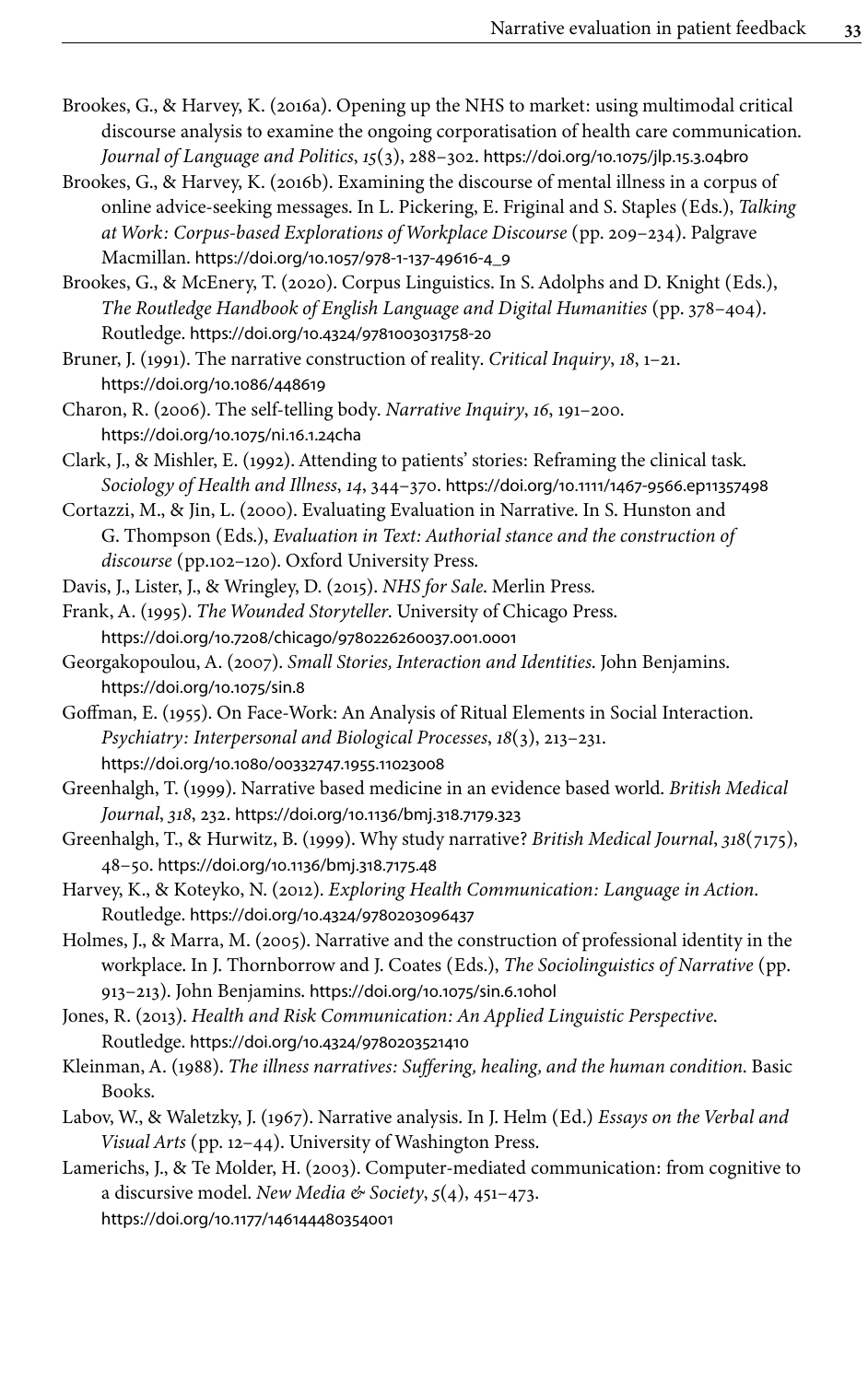- <span id="page-25-0"></span>Linde, C. (1997). Evaluation as a linguistic structure and social practice. In B.L. Gunnarsson, P. Linell & B. Nordberg (Eds.), *The Construction of Professional Discourse* (pp. 151–172). Routledge.
- <span id="page-25-5"></span>Polanyi, L. (1979). So what's the point? *Semiotica*, *25*, 207–241. [https://doi.org/10.1515/semi.1979.25.3-4.207](https://doi.org/10.1515%2Fsemi.1979.25.3-4.207)
- <span id="page-25-2"></span>Polkinghorne, D. (1988). *Narrative knowing and the human sciences*. New York Press.
- <span id="page-25-3"></span>Riessman, C. (1990). Strategic Uses of Narrative in the Presentation of Self and Illness. *Social Science and Medicine*, *30*, 1195–1200. [https://doi.org/10.1016/0277-9536\(90\)90259-U](https://doi.org/10.1016%2F0277-9536%2890%2990259-U)
- <span id="page-25-1"></span>Sarangi, S., & Clarke, A. (2002). Constructing an account by contrast in counselling for childhood genetic testing. *Social Science & Medicine*, *54*, 295–308. [https://doi.org/10.1016/S0277-9536\(01\)00029-6](https://doi.org/10.1016%2FS0277-9536%2801%2900029-6)
- <span id="page-25-4"></span>Ziebland, S. (2013). Narrative interviewing. In S. Ziebland, A. Coulter, J.D. Calabrese & L. Locock (Eds.), *Understanding and Using Health Experiences: Improving patient care* (pp. 38–47). Oxford University Press. [https://doi.org/10.1093/acprof:oso/9780199665372.003.0005](https://doi.org/10.1093%2Facprof%3Aoso%2F9780199665372.003.0005)

## **Address for correspondence**

Gavin Brookes Department of Linguistics and English Language Lancaster University County South Lancaster LA1 4YW UK [g.brookes@lancaster.ac.uk](mailto:g.brookes@lancaster.ac.uk) **<https://orcid.org/0000-0003-0726-2559>** 

## **Co-author information**

|      | Tony McEnery                                    | Gillian Smith                         |
|------|-------------------------------------------------|---------------------------------------|
|      | Department of Linguistics and English           | Department of Linguistics and English |
|      | Language                                        | Language                              |
|      | Lancaster University                            | Lancaster University                  |
|      | a.mcenery@lancaster.ac.uk                       | g.smith6@lancaster.ac.uk              |
| (iD) | https://orcid.org/0000-0002-8425-6403           | Mark Wilkinson                        |
|      | Mark McGlashan                                  | Department of Linguistics and English |
|      | School of English                               | Language                              |
|      | City Centre Campus                              | Lancaster University                  |
|      | Birmingham City University                      | m.wilkinson7@lancaster.ac.uk          |
|      | mark.mcglashan@bcu.ac.uk                        |                                       |
|      | $\bullet$ https://orcid.org/0000-0001-9129-0848 |                                       |